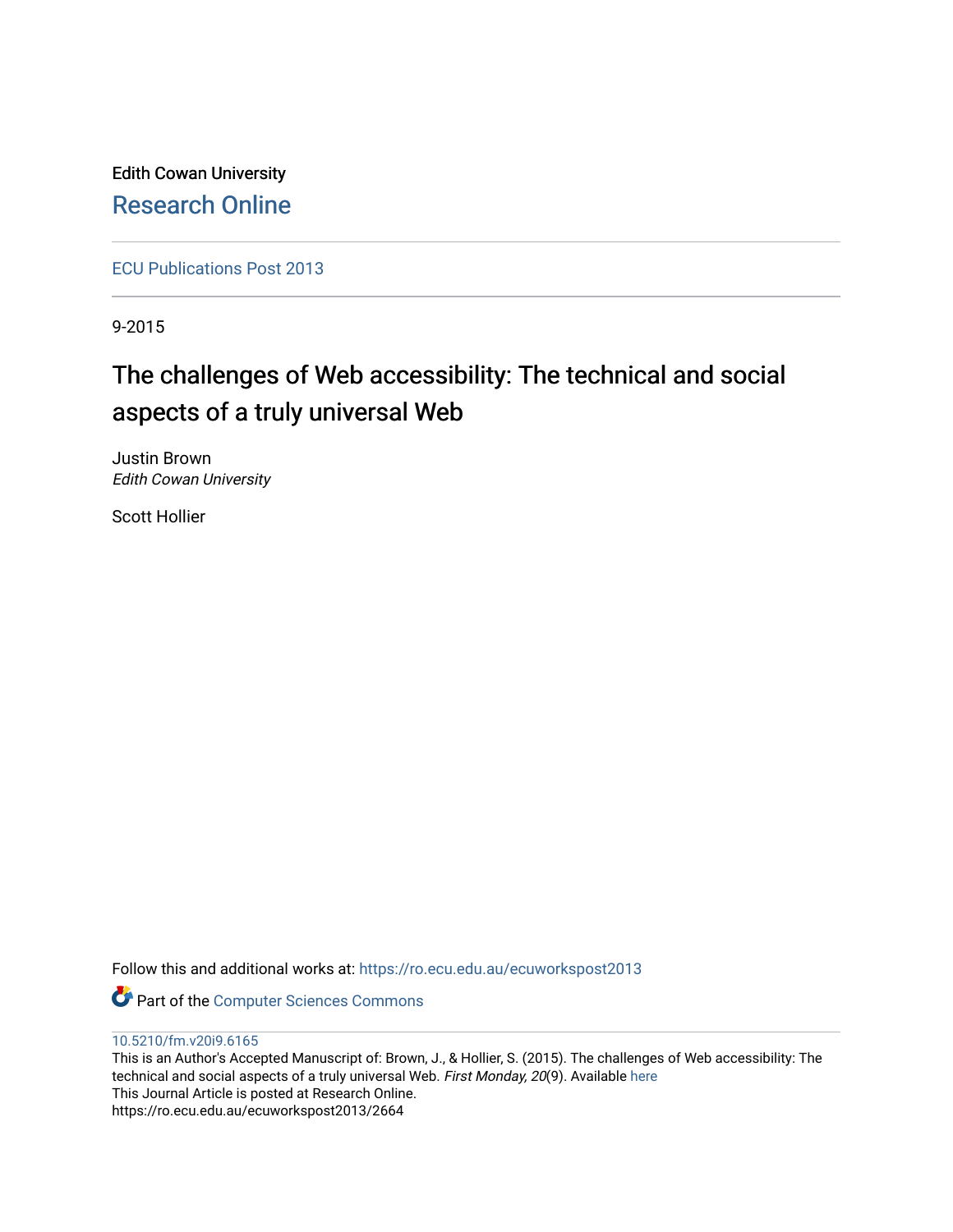First Monday, Volume 20, Number 9 - 7 September 2015



The challenges of Web accessibility: The technical and social aspects of a truly universal Web by Justin Brown and Scott Hollier

# **Abstract**

This paper explores the concept of Web accessibility and how technologies, guidelines and policies have evolved since the turn of the twenty-first century in order to address the ideals of equitable access to online content for all people. The paper discusses the high availability of assistive technologies built into consumer devices and the associated accessibility guidelines for Web sites and content. Through examination of the literature, this paper shows that the accessible design and assessment of Web sites can be complicated, and that social media, corporate and government Web sites are yet to fully realise the goals of an accessible Web. The paper concludes with the view that disability awareness, more than technology and policy, is perhaps the primary obstacle to a more universally accessible Web.

#### **Contents**

Introduction Policy and the goal of an accessible Web The rise of mainstream consumer accessibility WCAG 2.0 and the shift back to a content focus Assessment and conformance Accessibility and government Access issues in social media Potential of the cloud Awareness more than technology? Conclusion

## **Introduction**

In little more than two decades the Web has evolved into an essential service for many of us in our daily lives, moving beyond the sum of its parts as an information, communication and collaborative resource. This is particularly true for people with disabilities for whom the Web offers the promise of independent participation. However, for people with disabilities to enjoy the benefits that the Web can provide, two key access issues need to be addressed: the provision of assistive technologies to enable the use of particular devices, and the need for Web sites and applications to adhere to Web accessibility standards. This literature-driven research posits that whilst advances in accessibility technology in the last decade has been significant, with some ever more promising cloud technologies on the horizon, widespread adoption of accessibility principles have not.

Traditionally, assistive technologies were expensive, bolt-on software and hardware products designed to assist people with disabilities in using computers and the Internet, but in recent years the operating systems (OSs) of mainstream computers and mobile devices have incorporated accessibility features into their products, partly due to policy and legislative requirements and partly due to the need for all uses to engage with popular products. As a result, people with disabilities are not only able to more readily use popular technologies such as smartphones and tablets, but they also have the same choice of device as available to the mainstream population. While the consumer space continues to largely revolve around the provision of accessibility options in the form of assistive technologies, the availability of Web content and services continues to struggle in the developer space despite established support through established Web and ISO standards.

However, the key question currently faced by people with disabilities is not just a matter of addressing specific accessibility issues, but whether such issues are preventing effective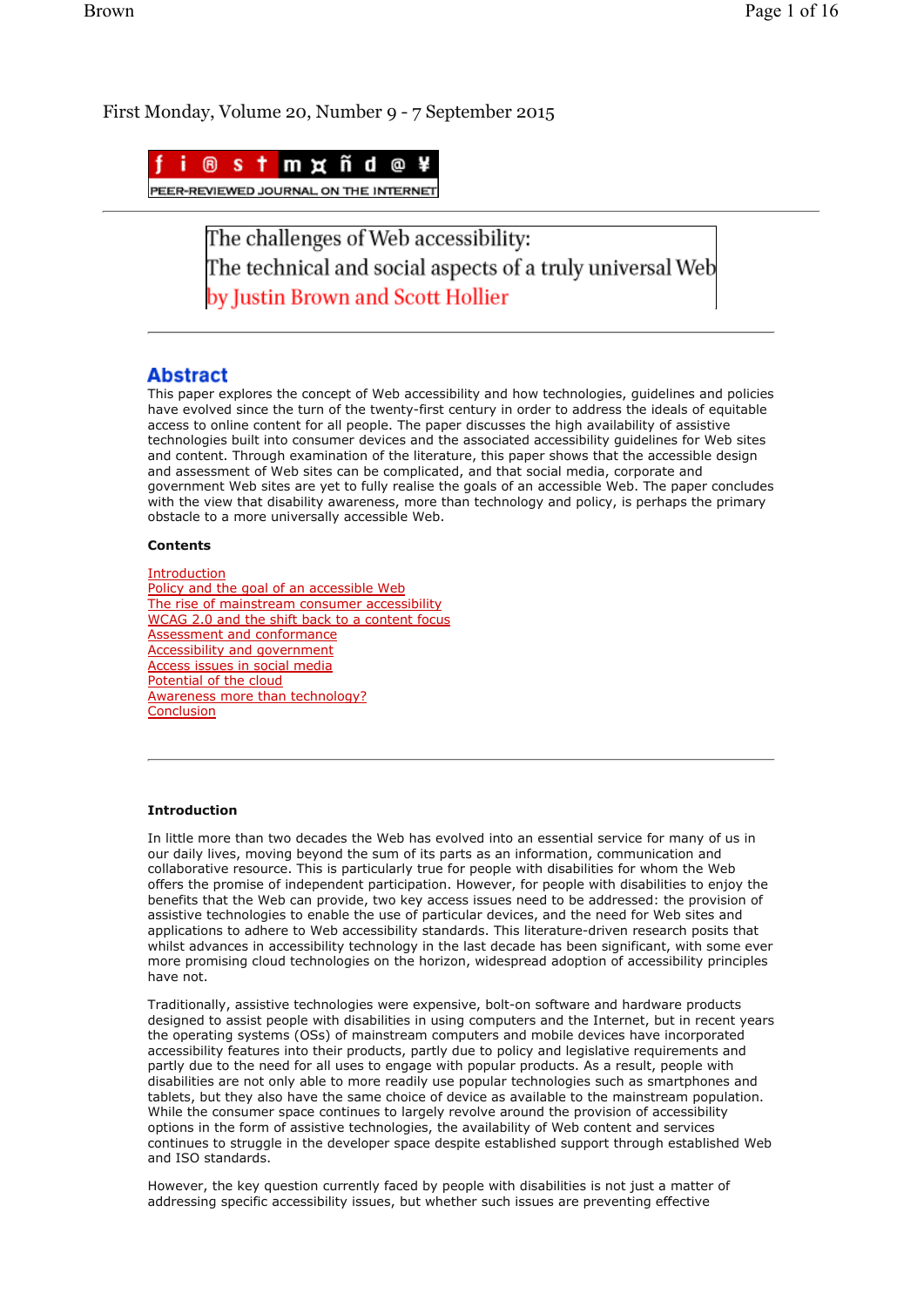participation in society, or more concerning, leading to a reliance on inaccessible online information which in turn leads to choices being made that are different to the original intent. This paper explores this question, looking at the rise of the accessible consumer device and accessibility standards, the challenges around it and questions if people with disabilities are able to effectively participate as digital citizens.

#### **Policy and the goal of an accessible Web**

The inclusion of assistive technology into mainstream OSs and devices is largely credited to the introduction of the United States' Rehabilitation Act of 1973, Section 508 (U.S. General Services Administration, 2014), arguably the first time that a country had specifically legislated the need for accessible Web content (Takagi, *et al.*, 2003). While Section 508 primarily focuses on public procurement policies, it also created a requirement for federal government information to meet basic accessibility requirements which in turn meant that both people with disabilities accessing government information, and people with disabilities seeking employment within the U.S. government, had the opportunity for significantly improved access to information and provided a framework which was widely adopted by other countries.

Prior to Section 508, assistive technology was primarily developed by third-party assistive technology specialist companies and was considered expensive, often costing thousands of dollars, comparable to the purchase of the Windows-based computer on which the software was installed. With a clear goal for mainstream companies to sell product to the U.S. government, accessibility features began to be included shortly after the arrival of Section 508 (Jaeger, 2008). The success of Section 508 was largely due to the draft WCAG 1.0 recommendations created by the World Wide Web Consortium (W3C)'s Web Accessibility Initiative (WAI). This initiative included the development of guidelines, tools, educational research and developmental research (Goldstein, *et al.*, 2011; World Wide Web Consortium, 2014a) aimed at providing testable guidelines and educational resources for the development of accessible systems and content. The standard created by WAI was the Web Content Accessibility Guidelines (WCAG) 1.0 (World Wide Web Consortium, 1999) which was designed as the practical implementation of accessibility on the Web, ensuring that assistive technology products would function effectively when viewing information via a Web browser. WCAG 1.0 consisted of 65 checkpoints across three priority levels and, while Section 508 in 1998 was one year prior to WCAG 1.0 becoming a recommendation, much of Section 508 was based on the WCAG 1.0 draft.

#### **The rise of mainstream consumer accessibility**

For consumers, the catalyst of Section 508 in the U.S. was a driver for multinational companies to include accessibility features in their OSs if they intended to sell products to the U.S. government. As Jaeger (2002) states: "Without the requirements of Section 508, much EIT, from Web sites to computer terminals, would remain inaccessible to individuals with many types of disabilities" [1]. The requirements of Section 508 might have directly contributed to Microsoft including Narrator in Windows 2000, the first screen reader to be bundled into a popular mainstream OS. While Narrator itself was not generally considered a particularly good screen reader for people who are legally blind or partially-sighted, for developers it did mark the need to take accessibility considerations seriously as the underpinnings of the whole OS had to be optimised for the screen reader application to provide text-to-speech interaction with the OS and Web browsers. This primarily focused on the importance of labelling graphical elements correctly. A variety of other accessibility features were also added, with particular focus on people with vision, hearing and mobility-based accessibility issues.

While the introduction of the Narrator screen reader in 2000 (Lazzaro, 2001; Microsoft Corporation, 2014) was a significant development, the inclusion of cutting-edge mainstream accessibility features by Apple in its Mac OS X platform was considered to be of even greater significance (Hollier, 2013) due to the quality of the tools. With the inclusion of the first fullscreen magnifier into a commercially available mainstream OS, Apple went on to introduce the advanced VoiceOver screen reader in Mac OS 10.4 Tiger in 2005. For consumers this was significant in several ways; firstly, people who were legally blind or vision impaired were able to effectively use a mainstream computer for the first time. While Narrator was helpful in Windows, it was not effective enough to replace a commercial screen reader VoiceOver, however, was a viable alternative to a commercial product. The second highly significant benefit of the screen reader's inclusion is that it meant for the first time consumers with disabilities did not just have accessibility, but also had choice as to which mainstream OS they wished to use. Prior to this it was generally accepted that Windows with a third-party screen reader was the only viable choice. Finally, the release of VoiceOver had a similar impact to the Apple developer community as Narrator did for Windows, leading to Mac OS developers to also focus on labelling graphical elements in the graphical environment. Mac OS also continued to improve its other accessibility tools such as speech-to-text dictation functions.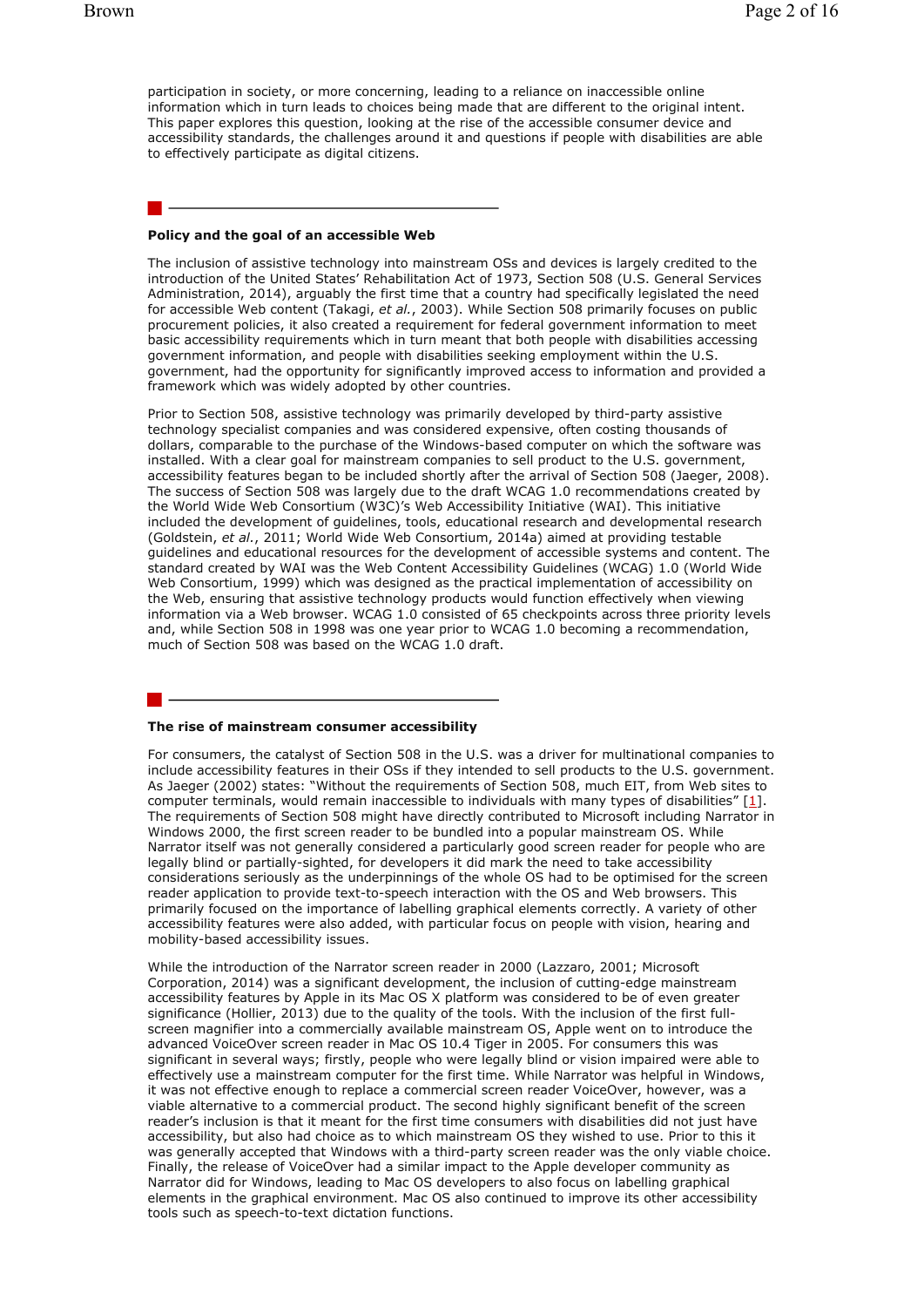As consumer devices began to shift from the traditional desktop model to more portable devices such as smartphones and tablets, Apple again led the charge. Prior to the iPhone 3GS, it was largely believed that touchscreens and accessibility were mutually exclusive (Hollier, 2013). While this release may have been initially challenging for application developers in terms of accessibility requirements during Apple's iPhone development, the inclusion of touchscreen accessibility features including a screen reader and zoom functionality (Burton, 2009) were the result. For people with disabilities, the ability to have an accessible and portable device opened up an extraordinarily range of possibilities with disability-specific applications developed which used the built-in accessibility features to allow support for reading books, personal navigation, engagement with accessible media and accessible (somewhat) social media. With the inclusion of the same accessibility features on the iPad, the need to purchase a high-end PC to support expensive assistive technologies was essentially no longer required.

With Apple's accessibility advancements now being viewed as a competitive advantage, Google updated its Android mobile platform in 2011 to ensure that it was able to also effectively support people with disabilities. Google's Android 4.0 release improved its accessibility offerings to be suitable for daily use and more recent updates have included a full screen magnifier and devicewide captioned video playback support.

The importance of Android becoming accessible is that Android devices are significantly cheaper than their Apple counterparts and, as such, the inclusion of effective accessibility options in Android devices (Adam, 2014) marked a turning point where accessible devices are not just less expensive, but can actually be considered affordable, with sub-\$100 tablets and smartphones containing the required accessibility features now available in the market. Once again, the increase of accessibility features in mainstream off-the-shelf products has resulted in people with disabilities not just having access, but having choice as to which device they wish to use and, now for the first time, significant choice regarding affordability between the same products as able bodied consumers.

One of the drawbacks with recent developments is that consumers with disabilities generally had to choose their devices based on the type of input they wished to have. For traditional desktop computer users, input was basically a keyboard or a third-party specialist input device. For mobile devices, input was generally optimised for touch and, while keyboards were available, they were generally cumbersome to use for accessibility in such a touch-heavy environment. The most recent step forward in providing consumers with effective input choices on the one device is the development of Windows 8.x which has optimised its accessibility features to be equally effective on a touch-enabled tablet or the more traditional keyboard input method (Sinofsky, 2012). With Narrator being updated for the first time in 12 years to provide touch-screen support and other accessibility features also touch-optimised without losing their keyboard functionality, the new Windows 8.x interface has again significantly improved the effectiveness and choice for people with disabilities in using computer and mobile devices.

The most recent innovation in consumer accessibility is also credited to Windows 8.x, with the first inclusion of disability-specific cloud accessibility features. Users of Windows 8.x can set up their accessibility preferences and then store those preferences in the cloud, meaning that if the same user logs onto another Windows 8.x device its accessibility features will already be set up with their preferences. The availability of this is highly significant as conceptually it presents the genuine possibility of an anywhere, any device accessible interface. However, the applicability and effectiveness of these tools only represents one part of the equation as in order for these tools to work effectively, it is necessary that Web sites implement the current version of WCAG and its associated WAI standards and techniques.

#### **WCAG 2.0 and the shift back to a content focus**

With WCAG 1.0 and its influence on the U.S. Section 508 being a strong catalyst for the inclusion of accessibility features in mainstream products, the standard itself became outdated due to rapid evolution of Web technologies and content in the early 2000s. As a result, the W3C released WCAG 2.0 in December 2008 (World Wide Web Consortium, 2008). The focus on WCAG 2.0 was to ensure that the guidelines were more technology-neutral and based on the four POUR design principles of perceivable, operable, understandable and robust within which are contained twelve guidelines. A simplified version of the guidelines (World Wide Web Consortium, 2011) listed the twelve guidelines as

#### *Perceivable*

- Provide text alternatives for non-text content.
- Provide text alternatives for non-text content.
- Provide captions and other alternatives for multimedia.
- Create content that can be presented in different ways, including by assistive technologies, without losing meaning.
- Make it easier for users to see and hear content.
-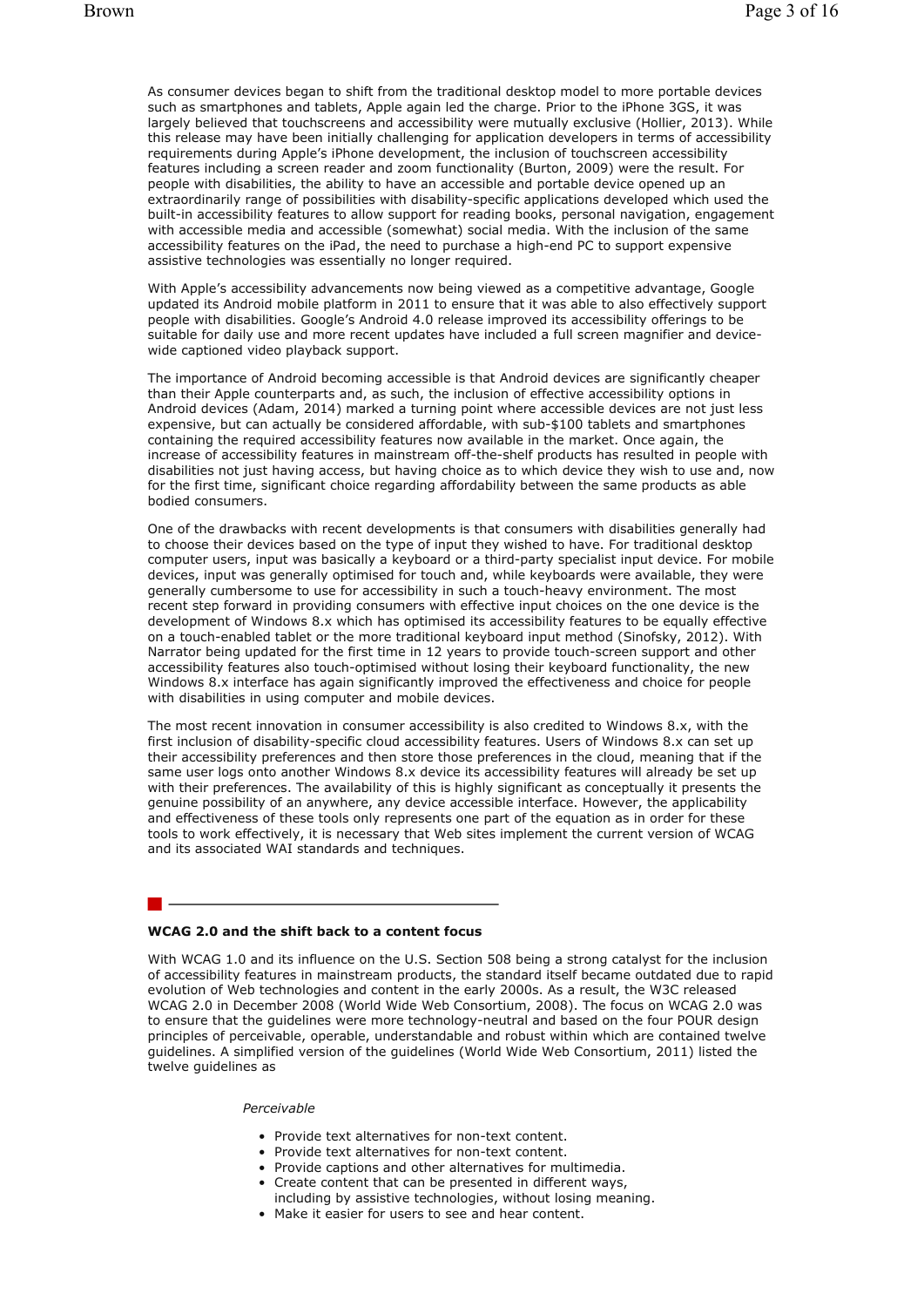# *Operable*

- Make all functionality available from a keyboard.
- Give users enough time to read and use content.
- Do not use content that causes seizures.
- Help users navigate and find content.

### *Understandable*

- Make text readable and understandable.
- Make content appear and operate in predictable ways.
- Help users avoid and correct mistakes.

#### *Robust*

• Maximise compatibility with current and future user tools.

Whilst it is beyond the scope of this paper to launch into a deep analysis of each of the above, one salient example of accessibility at its most basic is that of alternative text for non-text content, primarily images. As most Web pages make heavy use of images for both informative and decorative reasons, poorly implemented or non-use of alternative text descriptions can significantly impact on the meaning that special needs users can draw from the content of a given page (Bigham, 2007). As an example, Figure 1 below shows a picture of traffic taken in Seoul, South Korea in April 2014. Below the figure are a number of possible representations of how this image could be inserted into the html code of a Web page.





From the perspective of accessible design, code snippets 1 and 3 offer little to the user of assistive technologies as they know it is an image, and/or the name of the image file, but nothing of the context. In terms of accessibility best practice, if the image serves no purpose (such as being a part of a clickable link) then snippet 2 would be acceptable, generally indicating to the user that the image is largely decorative in nature (WebAIM, 2014). In the context of this explanation, snippet 4 would provide the most relevant information to the user without adding undue cognitive load (Olsen, *et al.*, 2010) in terms of excessive explanation of the image content.

Since the introduction of WCAG 2.0 an exhaustive amount of exemplar, tutorial and implementation resources have developed around the application of the POUR guidelines and the accessibility techniques available within each (Aizpurua, *et al.*, 2009). As well as the materials available via the W3C, WAI and WebAIM Web sites, there are numerous blogs and meetup groups dedicated to the ongoing implementation and advocacy for the use of WCAG across all aspects, of the Web, from small business, to large governments and multinational corporations. In terms of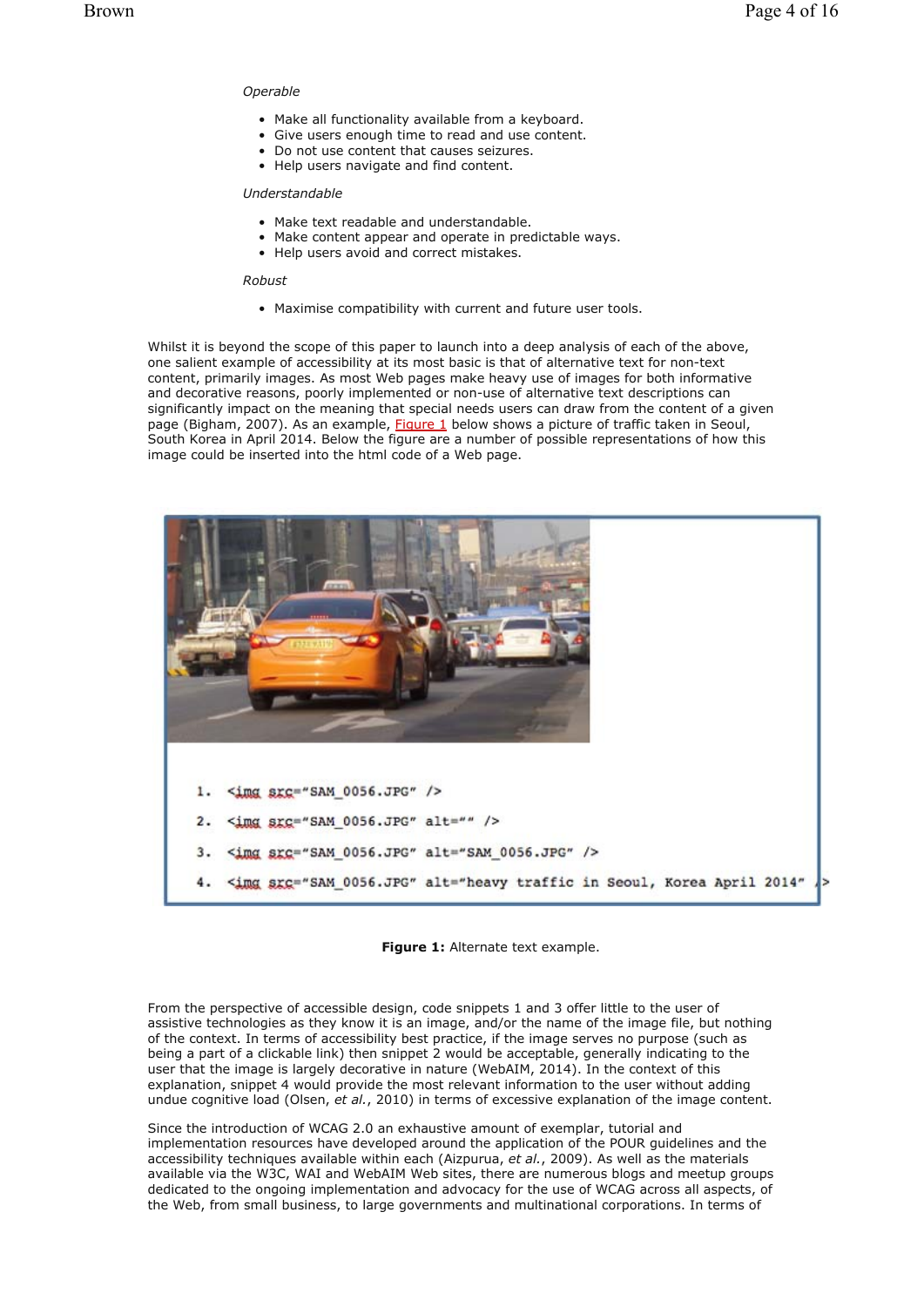research, there are a number of high profile international conference series and journals which focus on accessibility technologies as well as assessment methodologies.

#### **Assessment and conformance**

Assessment methodology is a field of research which sees a constant stream of publications matched to robust debate, particularly in terms of automated versus human centred assessment (Hong, *et al.*, 2008). Whilst WCAG 2.0 was designed to be more testable than WCAG 1.0, the literature is alive with both consensus and contradiction when it comes to value of assessment methods and the results they present. There are a large number of automated assessment tools available for Web site and content assessment ranging from free, page at a time tools to enterprise level whole of site suites which can costs thousands of dollars a month to subscribe to. Many of these tools originated in the era of WCAG 1.0 (Web Accessibility Initiative, 2006), though some have transitioned to WCAG 2.0 and are designed to assess content as well as site design, including PDF documents, colour, audio and video flicker rates. In terms of automated tools and assessment against WCAG 2.0, research consensus is that whilst automated tools can take on some of the heavy lifting of large scale Web site checking, the results should be considered indicative rather than definitive (Brajnik, 2008; Vigo, *et al.*, 2013). Automated assessment is particularly problematic from the perspective of false positives and false negatives, where a false positive is an identified error where none exists and a false negative is an actual error that has gone unreported. As an example, automated tools can readily search through a page or an entire Web site and identify any instances of the html <img> tag that have no associated ALT attribute, or where the value of the ALT attribute is the same as the image file name (see snippet 3 in Figure 1). However, what the automated tool cannot do is indicate if an ALT attribute value is actually relevant, including whether the description of the image is accurate, or if the ALT value is blank (ALT="") that this correctly implies a decorative image or not. To ascertain if the site is fully conformant with WCAG 2.0 human intervention and inspection is still required, with verification of automated results normally the starting point (Al-Khalifa, 2012).

Manual assessment of Web sites against a set of guidelines, also referred to as conformance reviews (Brajnik, 2008), provides a far more accurate picture of the real-world accessibility of the Web site design, but it also far more time-consuming and labour-intensive than automated assessment. It requires one or more 'expert' users to work through a number of pages in a Web site, using a variety of tools in order to diagnose usability issues and incorrect application of accessibility guidelines. Whilst the literature defines an 'expert' in a variety of ways, typically the term refers to a person who has technical knowledge of html, css and other Web coding languages, as well as in-depth knowledge of accessibility guidelines, techniques and how they should be applied (Brajnik, 2008; Bailey and Pearson, 2011; Vigo, *et al.*, 2013; Bailey, *et al.*, 2014). Along with the conformance check assessment approach other testing methods include structured and barrier walkthroughs, where the Web site assessor attempts to complete a set process within a site, such as purchasing a product through an online store, recording any accessibility or usability barriers which may prevent a user from completing that task (Brajnik, 2008; Bailey and Pearson, 2011; Bailey, *et al.*, 2014). Unlike automated assessments, manual assessments performed by experts and/or special need users are considered to give a more holistic view of a Web site and its level of accessibility, though the number of pages that can be realistically checked is far smaller. Whilst an automated assessment tool may be able to check a Web site of 10,000 pages or more in a couple of hours, realistically an expert assessor or group of assessors might spend hours testing a single content heavy page. Whilst the literature is replete with accessibility auditing methodologies, with a focus on the balance between automated and manual assessment, the W3C's Web site accessibility conformance evaluation methodology (World Wide Web Consortium, 2014b) outlines a five step evaluation procedure consisting of defining the evaluation scope, exploring the target Web site, selecting a representative example of pages, auditing those pages and reporting the findings.

Regardless of the evaluation and assessment methodology employed, the assessment aspect of Web accessibility can be as difficult as or even more so than the actual implementation of the accessible coding and design. Assessment requires individuals with multiple skillsets as well as a mature understanding of the different types of special needs faced by Web users and the subsequent implications of these needs in terms of accessible design. Whilst the literature and associated evidence is currently underdeveloped, it is the view of these authors that perceived issues in conformance assessment, including cost, availability of expertise and lack of a standardised assessment reporting approach is a significant contributor to low levels of accessibility uptake.

#### **Accessibility and government**

While the 12 WCAG 2.0 guidelines were widely adopted into policy and legislative frameworks, the implementation of WCAG 2.0 was generally considered slow in its implementation. In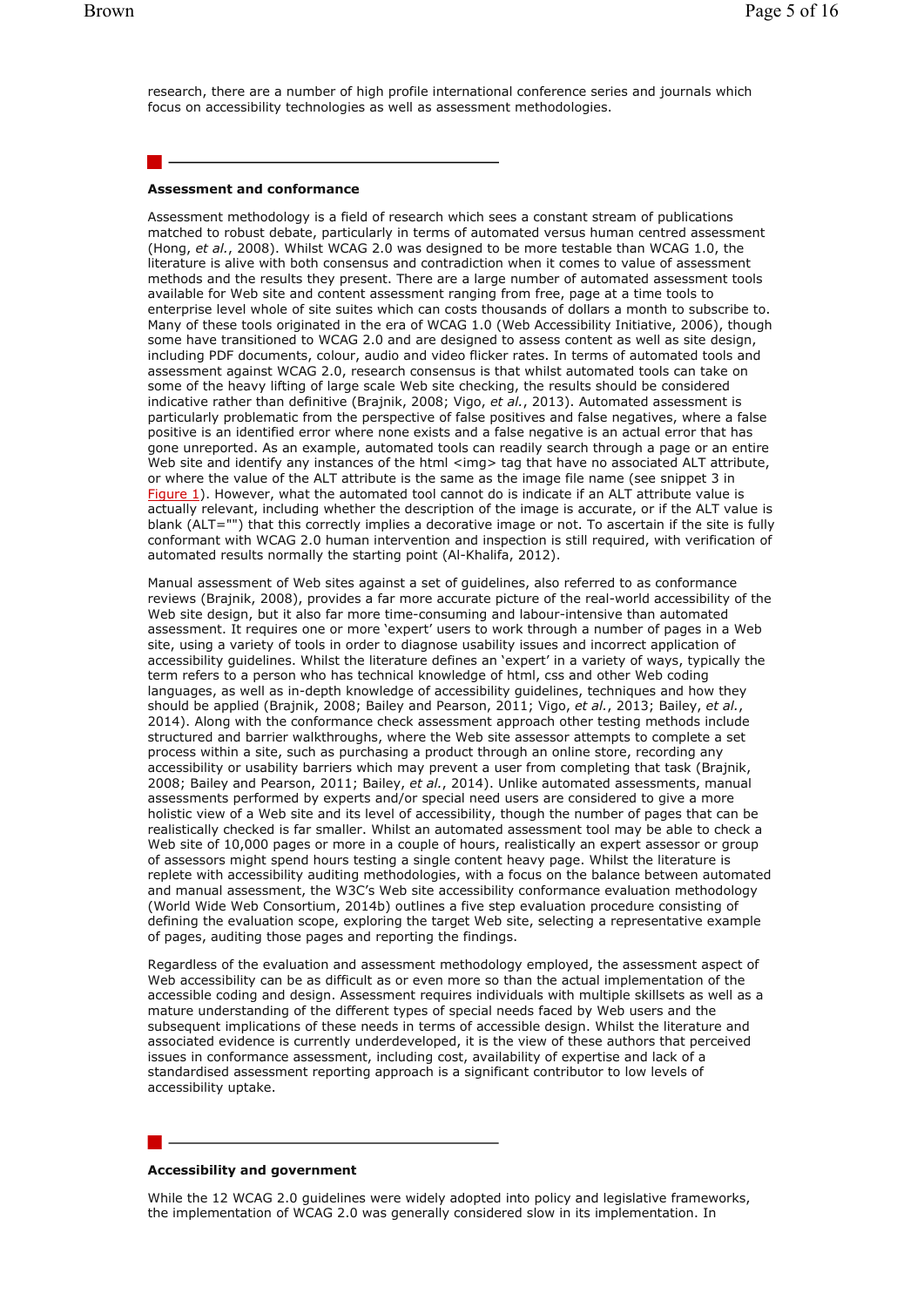Australia, for example, the Federal government established a National Transition Strategy (NTS) to ensure that the implementation of WCAG 2.0 was achieved across all Australian government Web sites to the minimum Level A standard by the end of 2012 and then Level AA standard by the end of 2014. However, the release of the first report in December 2013 outlining the success of the Level A 2012 target indicated that only 26 percent of Federal government Web sites had in fact reached this target (Australian Government Information Management Office, 2013) As a result, people with disabilities requiring information from Australia's Federal government are largely unable to do so (Australian Government Information Management Office, 2009) despite effective access to mainstream devices with accessibility features. The reasons for this failure of government, certainly in terms of the Australian experience, is largely attributable to a lack of resourcing and the need for a greater focus on consistent methods and toolsets (Brown, *et al.*, 2013; Wood and Hollier, 2014). Outside of the Australian context, a number of studies have examined government Web sites (Hyun, *et al.*, 2008; Luján-Mora, *et al.*, 2014; Nizar, *et al.*, 2013; Evans-Cowley, 2006; Jaeger, 2006; Paris, 2006; Kopackova, *et al.*, 2010; Isa, *et al.*, 2011; Basel Al Mourad and Kamoun, 2013; Easton, 2013) of a number of nations and, in most cases, whilst faring better than non-governmental sites, still present accessibility problems on a large scale (Lee, *et al.*, 2007; Kuzma, 2009; Lundy, 2009). Unlike corporate Web sites, government sites have received more attention in terms of accessibility assessment in recent times, most likely due to governments actually having policy or legal requirements outlining specific targets for the accessibility of their sites and content (Sloan and Horton, 2014). Accessibility of government information and services can be critical to special needs users as government services have, over the period of least the last decade (Wintour, 2010; Hermana and Silfianti, 2011; Ghazal, 2012; Song, 2014), progressively been moving to the Web as a source of information, policy, forms and inquiry. Along with core service provision to citizens, governments have also embraced both asynchronous and synchronous online platforms to communicate policy (Tsimonis and Dimitriadis, 2014), platform (Chen, 2008; Church, 2010; Cury, 2011; Gibson and McAllister, 2011) and electoral messages to a national audience (Naim, 2009; Cury, 2011; Lev-On, 2012; Cheng and Chen, 2014). Whilst YouTube is a primary example of an asynchronous media channel whereby government can present a controlled and managed message for citizens and the media to consume after the fact, other environments offer a more synchronous, two way modality where communication is in response to queries and events emanating from with the community. In order for citizens to participate in such discourse, they need to have equitable access to the most commonly used social media tools.

#### **Access issues in social media**

While accessibility barriers in terms of online government services may be a significant issue in its own right, people with disabilities face even greater challenges in their endeavours to achieve online participation. Research into social media and accessibility (Borrino, *et al.*, 2009; Dale, *et al.*, 2012; Fuglerud, *et al.*, 2012; Hollier, 2012; Holone, 2012) found that people with disabilities often struggled to access popular social media Web sites such as Facebook, YouTube, Twitter and LinkedIn due to Web accessibility issues, preventing their opportunity for participation, despite social media offering some disability-specific benefits such as assisting a hearing impaired person explain the nature of the disability via Facebook prior to attending a social event, a legally blind person seeking employment via LinkedIn and the ability to overcome transportation issues in getting food by finding local pizza delivery vouchers on Facebook. As social media has become the norm for many people in terms of their social and professional communication, so have corporate and government entities around the world embraced tools such as Facebook and Twitter as tertiary communication channels with their clients and citizens (Hilts and Yu, 2011; Mousavi and Pimenidis, 2014; Kim, *et al.*, 2008; Harris and Dennis, 2011; Lassen and Brown, 2011; Waters and Williams, 2011; Bertot, *et al.*, 2012; Joseph, 2012; Illia and Balmer, 2012; Magro, 2012; Piotrowski, 2012; Unsworth and Townes, 2012; Bonsón and Ratkai, 2013; Haigh, *et al.*, 2013; Pérez Dasilva, *et al.*, 2013; Kwok and Yu, 2013; Lieberman, *et al.*, 2013; Linke and Zerfass, 2013; Thomas and Akdere, 2013; Nwagbara and Reid, 2013; Khan, Yoon, Kim and Park, 2014;, Khan, Yoon and Park, 2014; Lillqvist and Louhiala-Salminen, 2014; Mendez, *et al.*, 2014; Soon and Soh, 2014). This communication can extend beyond marketing and casual information, but as the primary communication between a client or constituent and the corporate or government agency from which they require service or assistance. Emergency services and police agencies are starting to move to the social media channel in terms of community awareness, alerts and assistance with crime solving and emergency management (Carter, *et al.*, 2014; Merchant, *et al.*, 2011; Yin, *et al.*, 2012). In these latter examples, where social media is used a communication channel between government agencies and a nations citizens, a lack of accessibility in these tools can hinder a section of the community from expressing their democratic rights (in nations where they exist) or readily seeking assistance in times of emergency (Kent and Ellis, 2015). The role of social media, in terms of both the research literature and popular media is one of collaboration and engagement, not exclusion.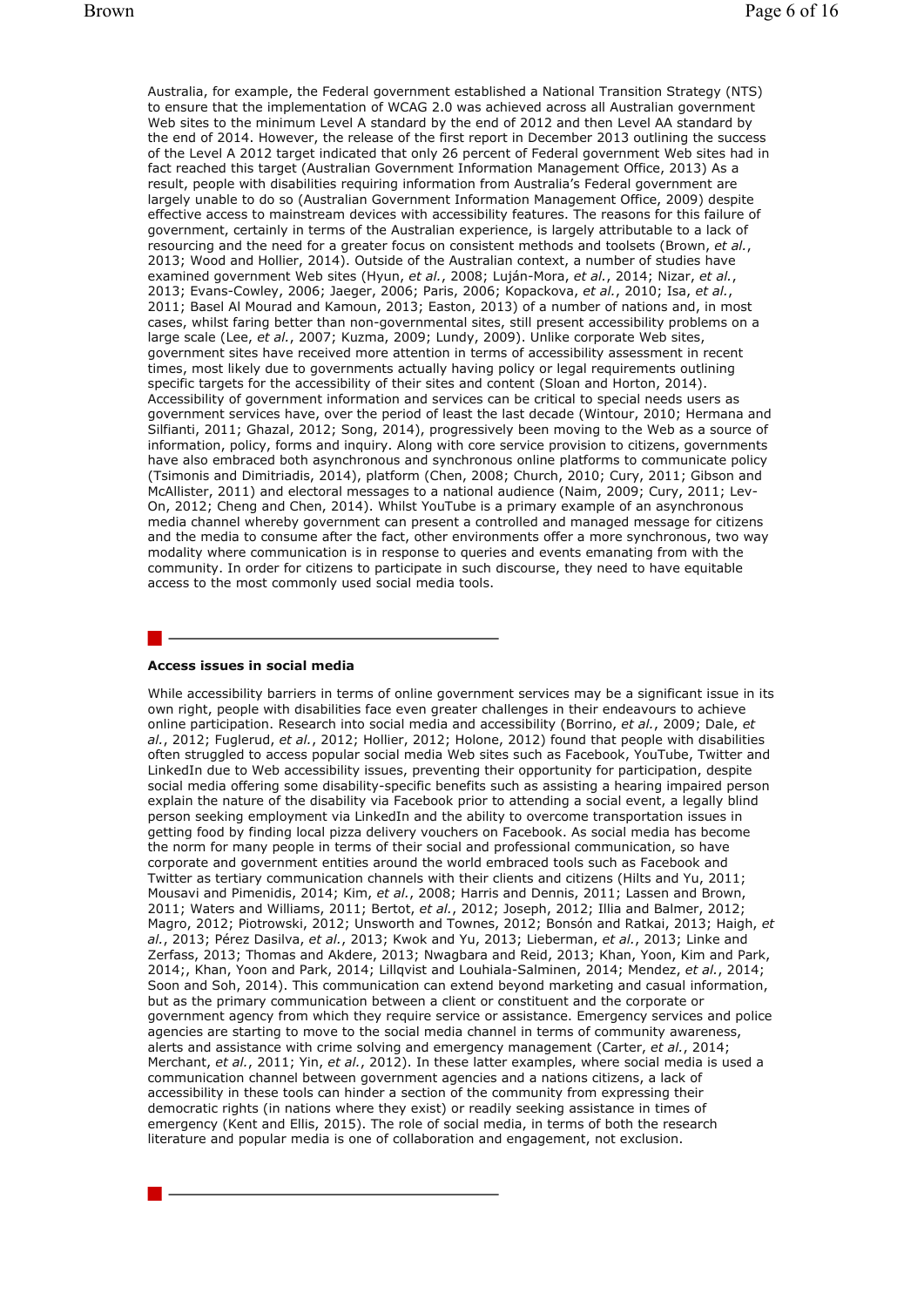#### **Potential of the cloud**

While Web accessibility is the primary accessibility issue in terms of access to Web pages and content, there is great potential with the promise of cloud accessibility as a potential solution. The cloud and the Web are often defined as the same entity, and in some contexts they may be, though for the most part the cloud is less about content and more about platform. The cloud represents data, interconnectivity and on-the-fly delivery and scalability of digital services, where services can be pulled down and utilised on demand and in context of user need. The Global Public Inclusive Infrastructure (GPII) (Global Public Inclusive Infrastructure, 2014) is an example of the cloud as a delivery platform for a user contextualised service, with the concept of GPII being based around the idea that a person with a disability could approach a device, such as a ticket machine and, once the user is identified, their accessibility preferences and associated technology requirements are downloaded from the cloud and the device is set up to the user's needs in real-time (Vanderheiden and Treviranus, 2011; Lewis and Treviranus, 2013; Global Public Inclusive Infrastructure, 2014) If, for example, a person with a vision impairment approached the machine, the interface could change to include a high contrast colour scheme, large print and text-to-speech output (Madrid and Bailey, 2014). Alternatively, if a person who used a wheelchair approached the same machine, their preferences would lead to the interface putting the touchscreen buttons towards the bottom of the screen within easy reach of the user. Essentially, the digital device and working environment would adapt to the context of the user and their specialised requirements (Raman, 2008; Hoehl, 2012; Miñón, *et al.*, 2013; Hubbell, 2014).

In terms of the modern Web, initiatives such as GPII offer great hope to an ever-evolving inclusive environment. The idea that any device could be set up in real-time (Alvar and Atan, 2012) to ensure its accessibility means that people with disabilities would only have to learn one interface and one set of assistive technology tools. The automated process would also allow for instant participation and avoid potential barriers such as Web accessibility issues and the everpresent need for people with disabilities to 'plan ahead' before undertaking interactions with others, digital or otherwise. However, there are some important reasons as to why such a system is yet to gain mainstream appeal. One significant factor is a lack of high speed broadband infrastructure which would be required to set up accessibility preferences and features in realtime, and there would need to be significant communication between the key stakeholders of government, industry and the end user in order for the system to be used (White, 2011). As with most cloud initiatives, there is also the ever-present issue of privacy and security (Joseph, 2012) and whether people with disabilities would be comfortable storing their personal information online and having it instantly retrievable in public circumstances. There is great potential for the evolution of cloud technologies and the capability they offer to the accessibility community, as witnessed in small scale by Microsoft's could-based accessibility preferences on their Windows 8.x platform. In the wider scale, special needs users could one day consume accessibility technologies at the point of need at the same time they consume the information content or services that these assistive technologies enable. Ultimately, with the recent push by organisations towards placing terminal interfaces on mobile devices as apps (such as ATM teller machines) it may be that the need for cloud based services like GPII are superseded before they even move beyond the concept stage.

#### **Awareness more than technology?**

Whilst this paper has examined a number of technology options and environments impacted by accessibility concerns, along with guidelines for best practice and evidence of a great deal of work being done at the research and development level of Web accessibility, the issue still remains that accessibility has yet to reach the mainstream of corporate and community consciousness. A study conducted by Gonçalves, Martins, Pereira, Oliveira and Ferreira in 2009 across WCAG 1.0, WCAG 2.0 and U.S. Section 508 guidelines on the Web sites of Forbes 250 largest enterprises found that nearly all the sites were riddled with accessibility errors, and that the sites did not conform to even minimal accessibility requirements (Gonçalves, *et al.*, 2013) for most types of institutions. The literature describing the accessibility of various government, commercial and education organisations around the world is quite interesting in that a bulk of such literature exists in the pre WCAG 2.0 period, mainly from 2001 through to around 2007/8, with an excellent summary of such literature presented in the work of Bradbard, Peters and Caneva (2010). Bradbard, *et al.* summarise a number of large scale studies similar in intent to that of Gonçalves, *et al.* (2013), whereby most types of intuitions studied fared poorly in terms of Web site accessibility. In more recent times, the literature indicates that tastes in the field of accessibility research have moved away from the 'assess and report' style study (aside from government-based Web sites it would seem) and more towards assessment methodologies, policy development, attitudes towards and understanding of accessibility.

It may be awareness of Web accessibility, brought about through legal and policy mechanisms, will have a greater impact on the uptake of accessible design than will the ongoing improvement of accessible technologies. For many people without a disability, explaining the concept of accessibility and its importance to all users, not just those with specialised needs, can be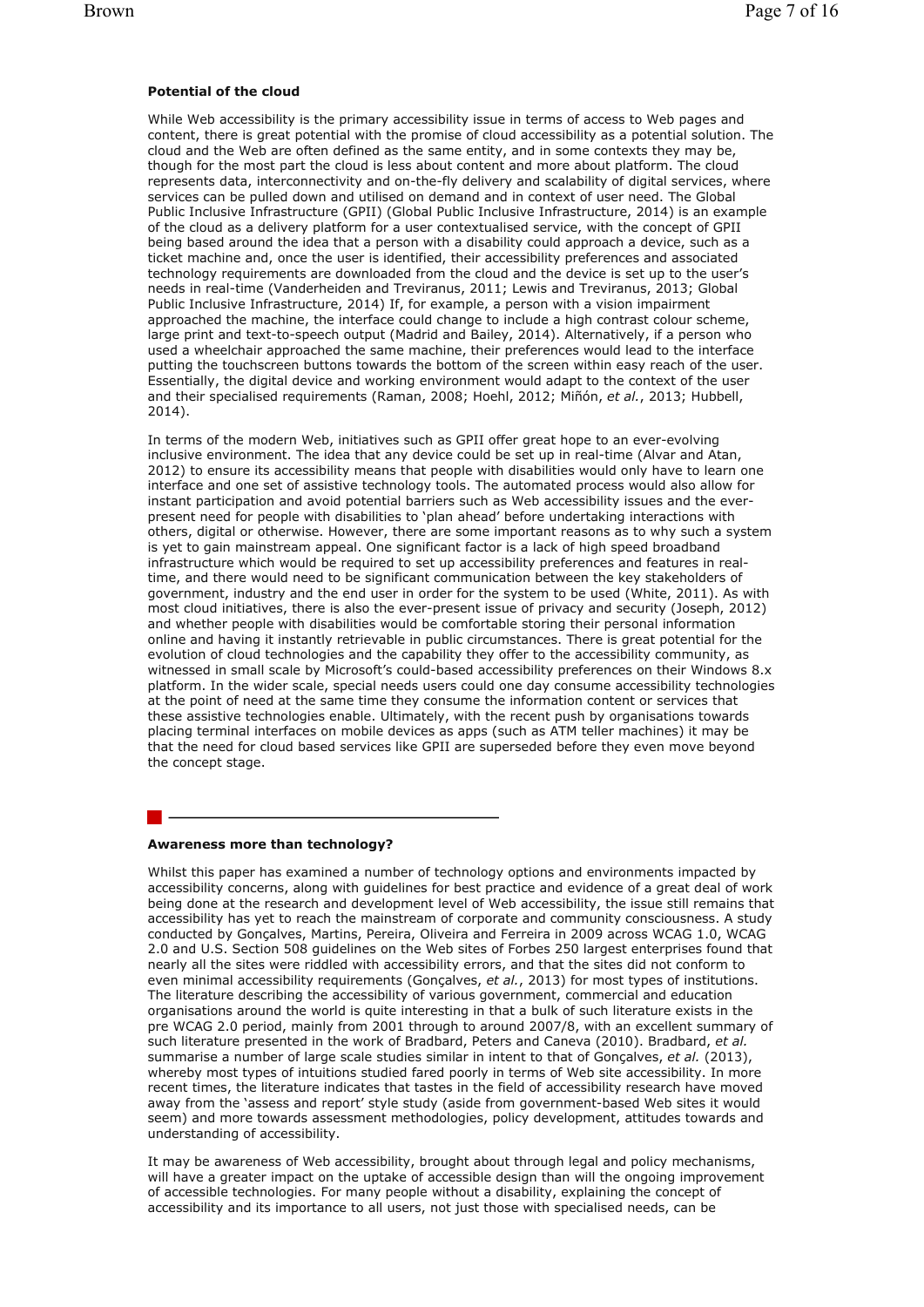extremely challenging. The wider community can understand issues of physical disability, particularly in terms of ramps into buildings, elevators and accessible toilet facilities. These are typically physical, relatable concepts, unlike accessibility which is linked to a far wider set of special needs outside just the physical and observable (Whitaker, 2004; Charles, 2005; Ryan, 2007; Columna, *et al.*, 2009; Adcock and Baillie, 2011; Sanderson, 2011). Accessibility is also associated with Web technologies and how they interact with assistive technologies, which when aligned still further with multiple assessment and analysis methods, can create a cognitive barrier to the target audience and place accessibility in the 'too hard basket'. All too often the social argument of 'it is the right thing to do' takes a back seat to the carrot and stick approach which uses examples of litigation, or promises of increased profits as the motivator for adopting accessible practices (Keates and Clarkson, 2003; Williams and Rattray, 2005; Fulton, 2011; Roig-Vila, *et al.*, 2014). Krach and Jelenic (2009) refer to three of the most common drivers in equality of online content in terms of 'litigation, regulation and legislation.' Looking beyond accessible design as the antidote to risk and reputational damage, an evolving school of thought in the accessibility community is that accessible design principles lead to more useable sites and content for all users. An interesting body of literature exists describing the 'curb-cut phenomenon' (Elin, 1996; O'Hara, 2004; Westin, 2005; Clarke, *et al.*, 2008; Ben-Moshe, *et al.*, 2005; Connolly, 2009; Creamer, 2012; Treviranus, 2014) whereby roadside curbs have been made accessible for people with mobility issues, which in turn are used by non-disabled people. Examples of phenomenon are extended to include ramps into buildings, widespread use of elevators, spacious disabled toilet facilities and automatic opening doors, all of which are commonly used by all members of society, not just those that specifically rely on them (Treviranus, 2014). By extension, if corporate and government Web site owners can see that accessibility and usability and inherently linked, by building with accessibility in mind the site can essential have 'usability' for free, with a view to benefitting all users, not just those defined as have a special need.

#### **Conclusion**

The interaction of the Web, consumer technology, policies and legislative frameworks along with associated Web accessibility standards and techniques have all contributed to a profound impact on the ability of people with disabilities to independently access information and communication technologies. The interweaving of policy initiatives such as Section 508, the creation of WCAG and the evolution of consumer technologies such as built-in screen readers and accessible touch screen devices have all contributed to ensuring that digital citizens can effectively gain access to affordable mainstream tools that allow online engagement.

However, despite this rapid evolution of accessible consumer technologies, Web accessibility issues remain prevalent despite the well-established WCAG 2.0 and associated W3C WAI standards and techniques. While initiatives such as Australia's NTS and the U.S. Section 508 requirements provide broad guidance as to how key public resources can be made accessible, analysis and assessment of corporate and governmental Web sites on an international scale demonstrates that there is still a clear gap between the policies designed to improve accessibility and their practical implementation due to the high degree of technical skill required to conformance test a Web site, the costs involved in such a process, effective resourcing to address this issue and a lack of awareness as to how people with disabilities are likely to engage with such content. While awareness of Web accessibility issues may have increased through the delivery of key policy and legislative frameworks, the practical reality is that the assessment and implementation of Web accessibility issues currently remains a highly specialised area of expertise and more training is required to support ICT professionals to incorporate Web accessibility principles into their work practices. While cloud-based initiatives such as GPII offer some hope for the future that an always-on, always-accessible environment is possible, the underpinnings of existing technologies must have their accessibility issues addressed in order for such a future to become a day to day reality for those with special needs. Whilst this paper has only been able to address accessibility issues in the broadest sense, the authors feel that accessibility is impacted by social drivers, not technical ones, and include limited awareness, disability stigma and a lack of empathy as presenting the greatest hurdles to universal accessibility and acceptability. FM

#### **About the authors**

Dr. **Justin Brown** is a Senior Lecturer in the School of Computer and Security Science at Edith Cowan University in Perth, Western Australia. Dr. Brown has been teaching Web-based technologies for nearly 20 years, with a focus on Web applications and markup languages. He is heavily involved in course design and quality teaching practice, particularly in his roles of course coordination and chair of his school's teaching and learning committee. Justin also manages his school's work integrated learning program and works closely with industry partners to provide students with internships and industry experience prior to graduation.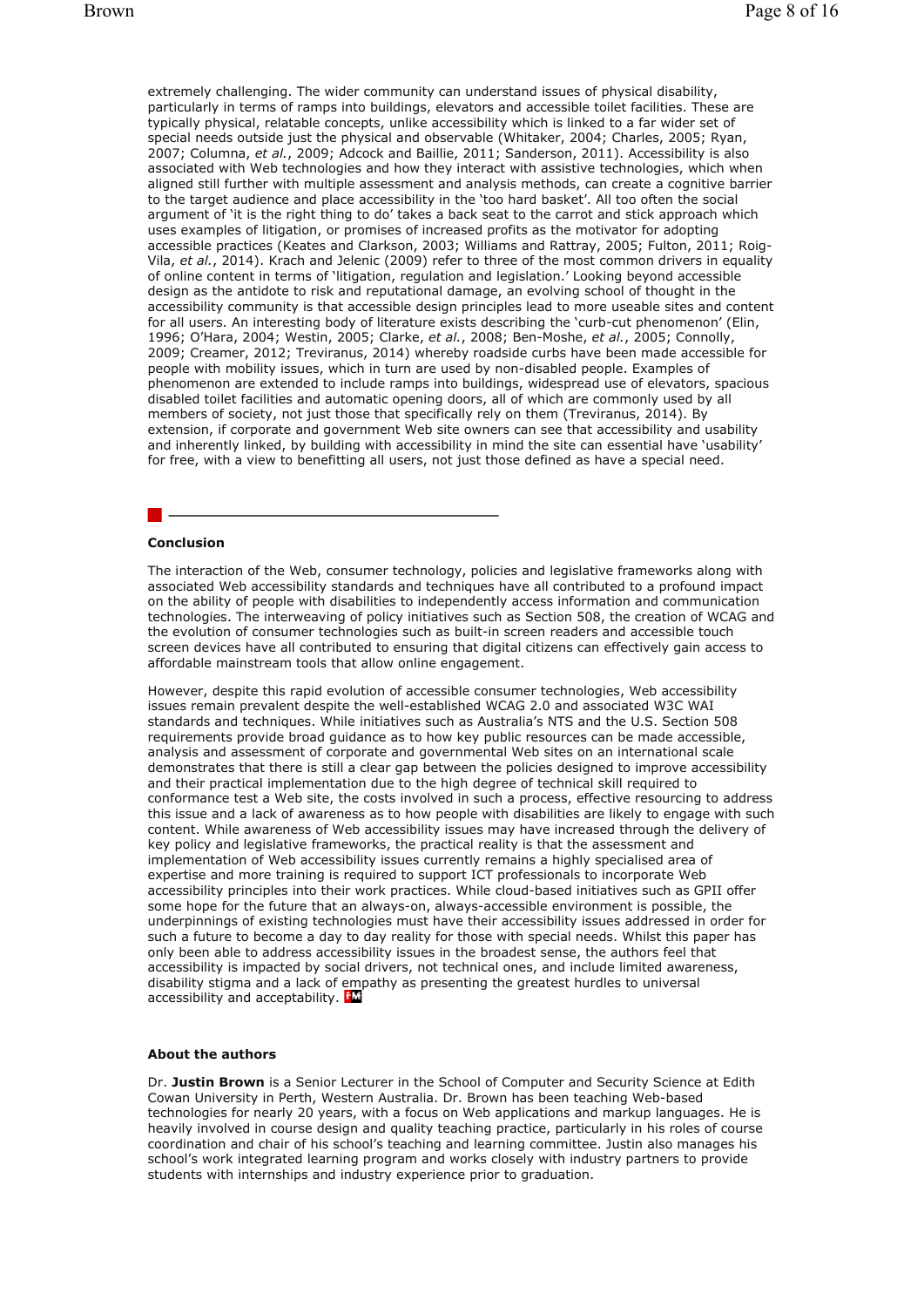Whilst Dr. Brown's doctoral work was in the field of e-learning, over the last five years his research interests have moved towards the field of Web accessibility and accessibility issues in general. Having required the use of a wheelchair since childhood, Justin has an affinity for the issues faced by all people with special needs, whatever form those needs may take. Dr. Brown is an invited expert on the World Wide Web Consortium's Research and Development Working Group and is currently supervising a number of Master's and doctoral candidates working in the field of accessibility. Dr. Brown's current research interests include the role of ATAG in Web CMS tools and the difficulties in spreading the accessibility message in languages other than English. E-mail: j [dot] brown [at] ecu [dot] edu [dot] au

Dr. **Scott Hollier** Media Access Australia's Manager, Major Projects, is a leading authority in the area of access to computers and the Internet for people with disability. Dr. Hollier authored a doctoral thesis titled "The disability divide: A study into the impact of computing and Internetrelated technologies on people who are blind or vision impaired". He can also provide a personal perspective as he is legally blind and relies on assistive technology to use computers. Dr. Hollier represents Media Access Australia on the advisory committee of the World Wide Web Consortium (W3C).

He is the author of Media Access Australia's sociABILITY: social media for people with a disability resource which is now used by the U.S. government to help agencies improve the accessibility of social media. He is also author of the soon-to-released *Service providers accessibility guide*, funded by Department of Families, Housing, Community Services and Indigenous Affairs to assist DisabilityCare providers in making their communications accessible for clients and employees using mainstream technology.

Dr. Hollier is also co-lecturer of the Professional Certificate in Web Accessibility, an industry course for Web professionals, run jointly by the University of South Australia and Media Access Australia. He is also an Adjunct Senior Lecturer within the School of Computer and Security Science at Edith Cowan University.

E-mail: s [dot] hollier [at] ecu [dot] edu [dot] au

## **Note**

1. Jaeger, 2002, paragraph 4.

#### **References**

P. Adam, 2014. "TalkBack & magnification accessibility in Android 4.3+," at http://pauljadam.com/androida11y/, accessed 25 July 2014.

F. Adcock and M. Baillie, 2011. "Brain injury: The hidden disability," *British Journal of Healthcare Assistants*, volume 5, number 7, p. 355, at http://www.magonlinelibrary.com/doi/abs/10.12968/bjha.2011.5.7.355, accessed 23 August 2015.

doi: http://dx.doi.org/10.12968/bjha.2011.5.7.355, accessed 23 August 2015.

A. Aizpurua, M. Arrue, M. Vigo and J. Abascal, 2009. "Transition of accessibility evaluation tools to new standards," *W4A '09: Proceedings of the 2009 International Cross-Disciplinary Conference on Web Accessibililty (W4A)*, pp. 36–44.

doi: http://dx.doi.org/10.1145/1535654.1535662, accessed 23 August 2015.

H.S. Al-Khalifa, 2012. "WCAG 2.0 semi-automatic accessibility evaluation system: Design and implementation," *Computer and Information Science*, volume 5, number 6, pp. 73–87, and at http://www.ccsenet.org/journal/index.php/cis/article/view/20594, accessed 23 August 2015. doi: http://dx.doi.org/10.5539/cis.v5n6p73, accessed 23 August 2015.

T.A. Alvar and R. Atan, 2012. "Service availability and accessibility of requirements using clustering in cloud environment," *International Journal of New Computer Architectures and their Applications*, volume 2, number 3, pp. 457–463.

Australian Government Information Management Office (AGIMO), 2013. "Web accessibility national transition strategy: 2012 progress," at http://www.finance.gov.au/agimo/webaccessibility-national-transition-strategy-2012-progress.html, accessed 17 June 2014.

Australian Government Information Management Office (AGIMO), 2009. "Interacting with government: Australians' use and satisfaction with e-government services — 2009," at http://www.finance.gov.au/publications/interacting-with-government-2009/, accessed 23 August 2015.

C. Bailey and E. Pearson, 2011. "Development and trial of an educational tool to support the accessibility evaluation process," *W4A '11: Proceedings of the International Cross-Disciplinary*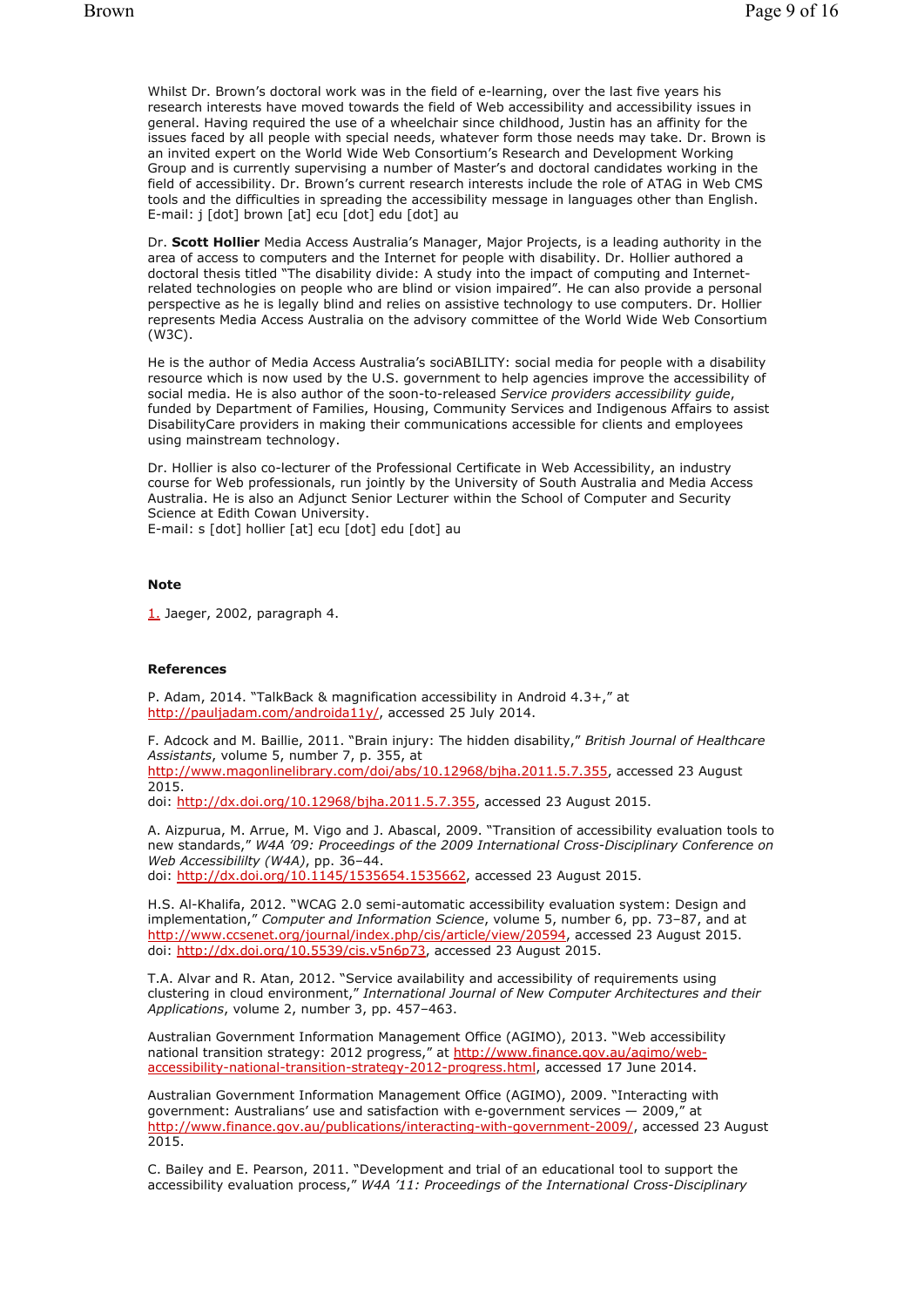*Conference on Web Accessibility*, article number 2. doi: http://dx.doi.org/10.1145/1969289.1969293, accessed 23 August 2015.

C. Bailey, E. Pearson and V. Gkatzidou, 2014. "Measuring and comparing the reliability of the structured walkthrough evaluation method with novices and experts," *W4A '14: Proceedings of the 11th Web for All Conference*, article number 11. doi: http://dx.doi.org/10.1145/2596695.2596696, accessed 23 August 2015.

M. Basel Al Mourad and F. Kamoun, 2013. "Accessibility evaluation of Dubai e-government Web sites: Findings and implications," *Journal of E-Government Studies and Best Practices*, volume 2013, at http://www.ibimapublishing.com/journals/JEGSBP/2013/978647/a978647.html, accessed 23 August 2015.

doi: http://dx.doi.org/10.5171/2013.978647, accessed 23 August 2015.

L. Ben-Moshe, R.C. Cory, M. Feldbaum and K. Sagendorf (editors), 2005. *Building pedagogical curb cuts: Incorporating disability in the university classroom and curriculum*. Syracuse, N.Y.: Graduate School, Syracuse University, at http://thechp.syr.edu/wpcontent/uploads/2014/11/buildingpedagogicalcurbcuts.pdf, accessed 23 August 2015.

J.C. Bertot, P.T. Jaeger and J.M. Grimes, 2012. "Promoting transparency and accountability through ICTs, social media, and collaborative e-government," *Transforming Government: People, Process and Policy*, volume 6, number 1, pp. 78–91. doi: http://dx.doi.org/10.1108/17506161211214831, accessed 23 August 2015.

J.P. Bigham, 2007. "Increasing Web accessibility by automatically judging alternative text quality," *IUI '07: Proceedings of the 12th International Conference on Intelligent User Interfaces*, pp. 349–352.

doi: http://dx.doi.org/10.1145/1216295.1216364, accessed 23 August 2015.

E. Bonsón and M. Ratkai, 2013. "A set of metrics to assess stakeholder engagement and social legitimacy on a corporate Facebook page," *Online Information Review*, volume 37, number 5, pp. 787–803.

doi: http://dx.doi.org/10.1108/OIR-03-2012-0054, accessed 23 August 2015.

R. Borrino, M. Furini and M. Roccetti, 2009. "Augmenting social media accessibility," *W4A '09: Proceedings of the 2009 International Cross-Disciplinary Conference on Web Accessibililty (W4A)*, pp. 54–57.

doi: http://dx.doi.org/10.1145/1535654.1535666, accessed 23 August 2015.

G. Brajnik, 2008. "A comparative test of Web accessibility evaluation methods," *Assets '08: Proceedings of the 10th International ACM SIGACCESS Conference on Computers and Accessibility*, pp. 113–120. doi: http://dx.doi.org/10.1145/1414471.1414494, accessed 23 August 2015.

J. Brown, S. Hollier and V. Conway, 2013. "Australia's national transition strategy: First stage implementation report," *ICSEA 2013: Proceedings of the Eighth International Conference on Software Engineering Advances*, pp. 615–619.

D. Burton, 2009. "The revolutionary new iPhone," *AFB (American Foundation for the Blind) AccessWorld Magazine*, volume 10, number 5, at https://www.afb.org/afbpress/pub.asp? DocID=aw100502, accessed 23 August 2015.

L. Carter, J.B. Thatcher and R. Wright, 2014. "Social media and emergency management: Exploring state and local tweets," *2014 47th Hawaii International Conference on System Sciences (HICSS)*, pp. 1,968–1,977. doi: http://dx.doi.org/10.1109/HICSS.2014.249, accessed 23 August 2015.

S. Charles, 2005. "Person first, disability second: Disability awareness training in libraries," *Library Review*, volume 54, number 8, pp. 453–458. doi: http://dx.doi.org/10.1108/00242530510619147, accessed 23 August 2015.

P. Chen, 2008. "Australian political parties' use of YouTube 2007," *Communication, Politics & Culture*, volume 41, number 1, pp. 114–148.

Y.-C. Cheng and P.-L. Chen, 2014. "Global social media, local context: A case study of Chineselanguage tweets About the 2012 presidential election in Taiwan," *Aslib Journal of Information Management*, volume 66, number 3, pp. 342–356. doi: http://dx.doi.org/10.1108/AJIM-09-2013-0092, accessed 23 August 2015.

S.H. Church, 2010. "YouTube politics: YouChoose and leadership rhetoric during the 2008 election," *Journal of Information Technology & Politics*, volume 7, numbers 2–3, pp. 124–142. doi: http://dx.doi.org/10.1080/19331681003748933, accessed 23 August 2015.

P. Clarke, J.A. Ailshire, M. Bader, J.D. Morenoff and J.S. House, 2008. "Mobility disability and the urban built environment," *American Journal of Epidemiology*, volume 168, number 5, pp. 506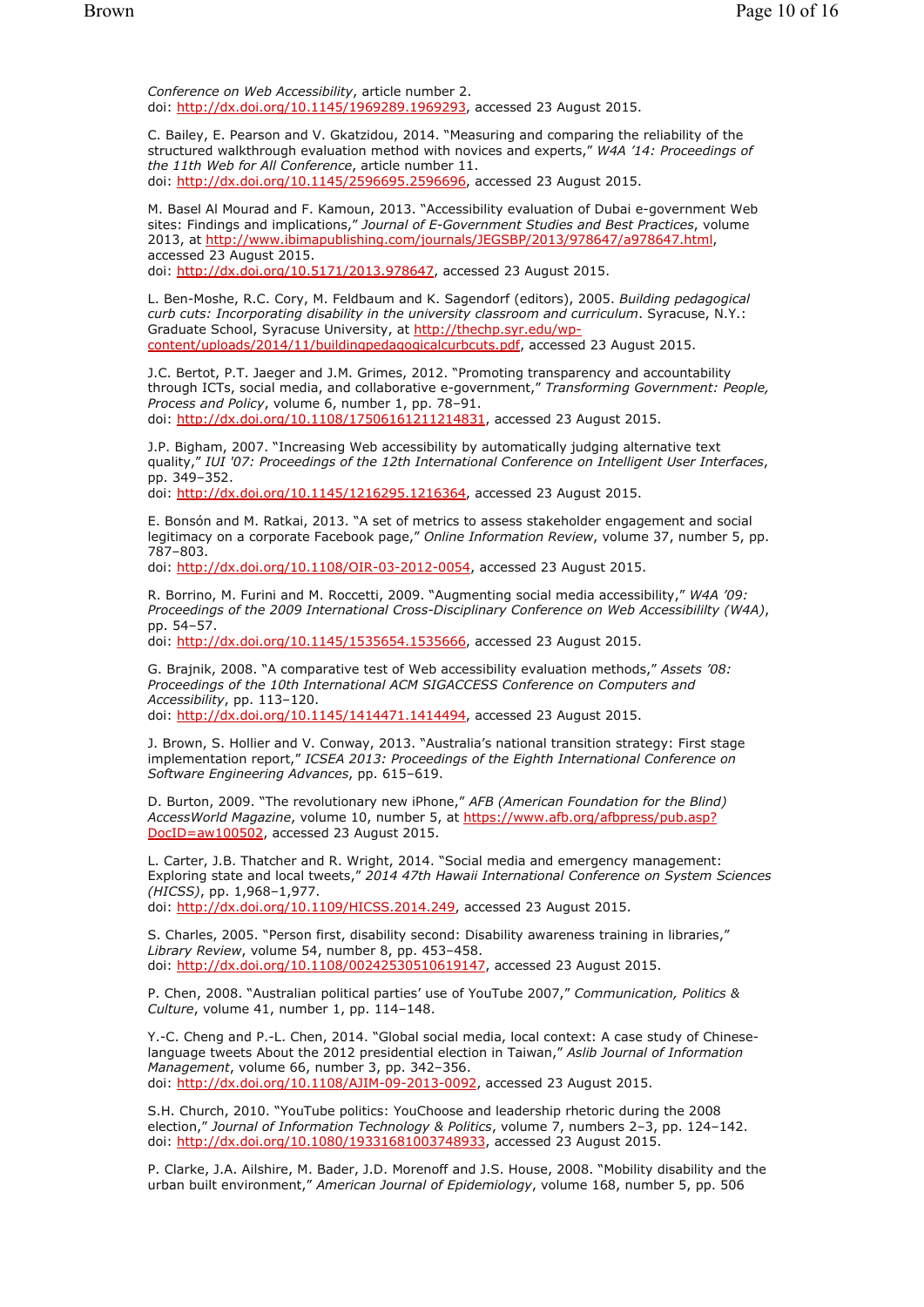–513.

doi: http://dx.doi.org/10.1093/aje/kwn185, accessed 23 August 2015.

L. Columna, L. Lieberman, K. Arndt and S. Yang, 2009. "Using online videos for disability awareness," *Journal of Physical Education, Recreation & Dance*, volume 80, number 8, pp. 19–24. doi: http://dx.doi.org/10.1080/07303084.2009.10598369, accessed 23 August 2015.

M. Connolly, 2009. "Disability: It's complicated," *CHANCE*, volume 22, number 1, pp. 22–27. doi: http://dx.doi.org/10.1007/s144-009-0004-3, accessed 23 August 2015.

D.B. Creamer, 2012. "Disability theology," *Religion Compass*, volume 6, number 7, pp. 339–346. doi: http://dx.doi.org/10.1111/j.1749-8171.2012.00366.x, accessed 23 August 2015.

L. Cury, 2011. "Barack Obama's election: Digital media's success?" 主辦*,* 美國美中企業家協會 *= Journal of U.S.-China Public Administration*, volume 8, number 7, pp. 830–838.

O. Dale, T. Drivenes, M. Tollefsen and A. Reinertsen, 2012. "User testing of social media — Methodological considerations," In: K. Miesenberger, A. Karshmer, P. Penaz and W. Zagler (editors). *Computers helping people with special needs: Thirteenth International Conference, ICCHP 2012, Linz, Austria, July 11–13, 2012, Proceedings, Part I*. *Lecture Notes in Computer Science*, volume 7382. Berlin: Springer-Verlag, pp. 573–580. doi: http://dx.doi.org/10.1007/978-3-642-3152

C. Easton, 2013. "Web site accessibility and the European Union: Citizenship, procurement and the proposed Accessibility Act," *International Review of Law, Computers & Technology*, volume 27, numbers 1–2, pp. 187–199. doi: http://dx.doi.org/10.1080/13600869.2013.764135, accessed 23 August 2015.

S.J. Elin, 1996. "Curb cuts under Title II of the Americans With Disabilities Act: Are they bringing justice or bankruptcy to our municipalities?" *Urban Lawyer*, volume 28, number 2, pp. 293–326.

J.S. Evans-Cowley, 2006. "The accessibility of municipal government Web sites," *Journal of E-Government*, volume 2, number 2, pp. 75–90.

K.S. Fuglerud, I. Tjøstheim, B.R. Gunnarsson and M. Tollefsen, 2012. "Use of social media by people with visual impairments: Usage levels, attitudes and barriers," In: K. Miesenberger, A. Karshmer, P. Penaz and W. Zagler (editors). *Computers helping people with special needs: Thirteenth International Conference, ICCHP 2012, Linz, Austria, July 11–13, 2012, Proceedings, Part I*. *Lecture Notes in Computer Science*, volume 7382. Berlin: Springer-Verlag, pp. 565–572. doi: http://dx.doi.org/10.1007/978-3-642-31522-0\_85, accessed 23 August 2015.

C. Fulton, 2011. "Web accessibility, libraries, and the law," *Information Technology and Libraries*, volume 30, number 1, at http://ejournals.bc.edu/ojs/index.php/ital/article/view/3043, accessed 23 August 2015.

doi: http://dx.doi.org/10.6017/ital.v30i1.3043, accessed 23 August 2015.

M. Ghazal, 2012. "E-government services can help increase Internet penetration," *Jordan Times* (6 March), at http://www.jordantimes.com/news/local/e-government-services-can-help-increaseinternet-penetration%E2%80%99, accessed 23 August 2015.

R.K. Gibson and I. McAllister, 2011. "Do online election campaigns win votes? The 2007 Australian 'YouTube' election," *Political Communication*, volume 28, number 2, pp. 227–244. doi: http://dx.doi.org/10.1080/10584609.2011.568042, accessed 23 August 2015.

Global Public Inclusive Infrastructure, 2014. "GPII," at http://qpii.net/, accessed 21 July 2014.

D. Goldstein, E. Hill, J. Lazar, A. Siempelkamp, A. Taylor and D. Lepofsky, 2011. "Increasing legal requirements for interface accessibility," *CHI EA '11: CHI '11 Extended Abstracts on Human Factors in Computing Systems*, pp. 745–748. doi: http://dx.doi.org/10.1145/1979742.1979496, accessed 23 August 2015.

R. Gonçalves, J. Martins, J. Pereira, M.A.-Y. Oliveira and J.P. Ferreira, 2013. "Enterprise Web accessibility levels amongst the Forbes 250: Where art thou o virtuous leader?" *Journal of Business Ethics*, volume 113, number 2, pp. 363–375. doi: http://dx.doi.org/10.1007/s10551-012-1309-3, accessed 23 August 2015.

M.M. Haigh, P. Brubaker and E. Whiteside, 2013. "Facebook: Examining the information presented and its impact on stakeholders," *Corporate Communications*, volume 18, number 1, pp. 52–69.

doi: http://dx.doi.org/10.1108/13563281311294128, accessed 23 August 2015.

L. Harris and C. Dennis, 2011. "Engaging customers on Facebook: Challenges for e–retailers," *Journal of Consumer Behaviour*, volume 10, number 6, pp. 338–346. doi: http://dx.doi.org/10.1002/cb.375, accessed 23 August 2015.

B. Hermana and W. Silfianti, 2011. "Evaluating e-government implementation by local government: Digital divide in Internet based public services in Indonesia," *International Journal of*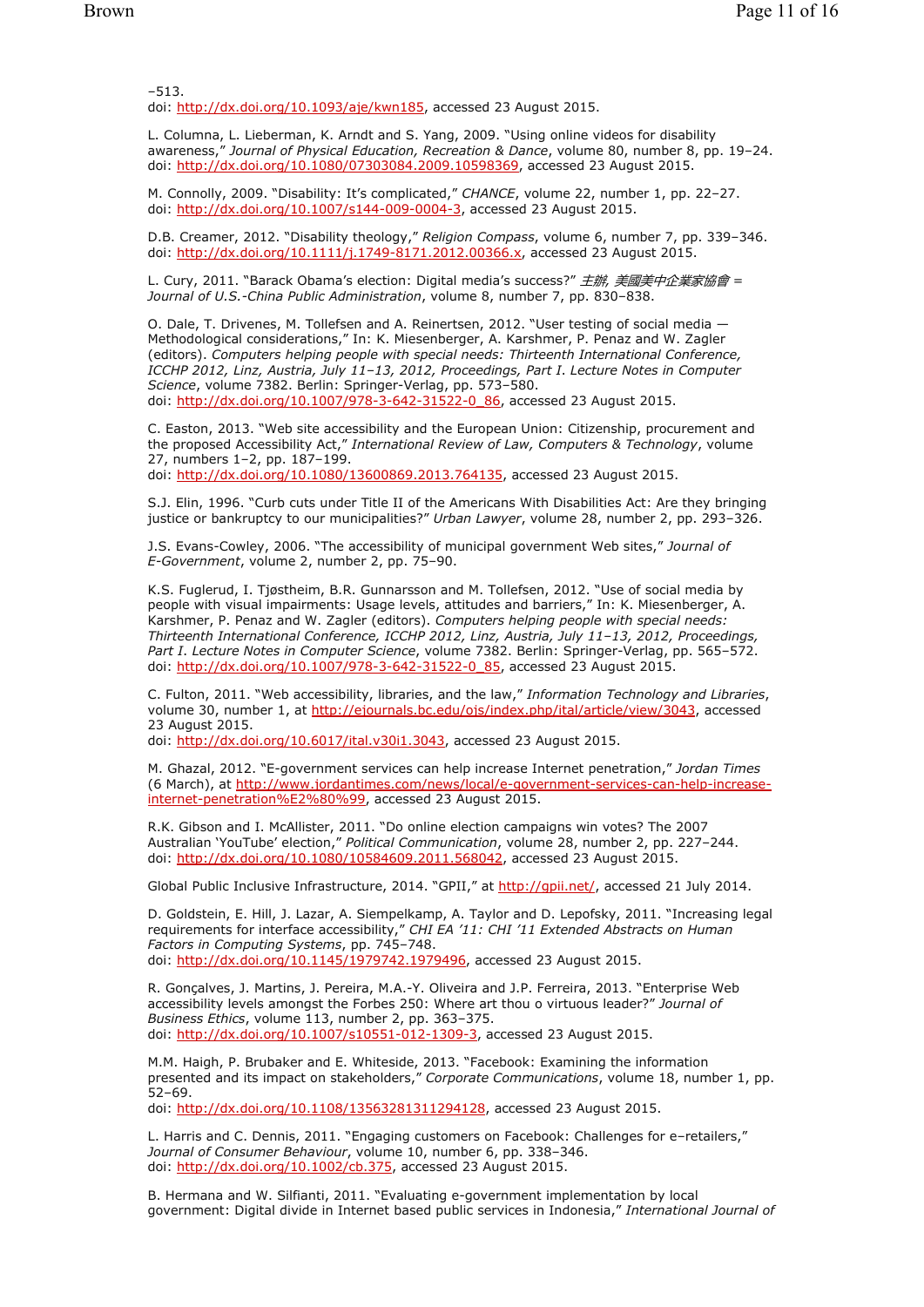*Business and Social Science*, volume 2, number 3, at http://www.ijbssnet.com/journals/Vol. 2 No. 3 [Special Issue - January 2011]/18.pdf, accessed 23 August 2015.

A. Hilts and E. Yu, 2011. "Intentional modeling of social media design knowledge for governmentcitizen communication," In: M. Atzmueller, A. Hotho, M. Strohmaier and A. Chin (editors). *Analysis of social media and ubiquitous data*. *Lecture Notes in Computer Science*, volume 6904. Berlin: Springer-Verlag, pp. 20–36. doi: http://dx.doi.org/10.1007/978-3-642-23599-3\_2, accessed 23 August 2015.

J. Hoehl, 2012. "Leveraging crowds and clouds: Towards an intercommunity approach to improving Web accessibility," *ACM SIGACCESS Accessibility and Computing*, number 102, pp. 17  $-20.$ 

doi: http://dx.doi.org/10.1145/2140446.2140450, accessed 23 August 2015.

S. Hollier, 2013. "10 milestones in the mainstreaming of accessibility" (15 July), at http://www.creativebloq.com/netmag/10-milestones-mainstreaming-accessibility-7135541, accessed 10 January 2014.

S. Hollier, 2012. "Social media for people with a disability," at http://www.mediaaccess.org.au/online-media/social-media, accessed 3 August 2014.

H. Holone, 2012. "Inclusion by accessible social media," In: K. Miesenberger, A. Karshmer, P. Penaz and W. Zagler (editors). *Computers helping people with special needs: Thirteenth International Conference, ICCHP 2012, Linz, Austria, July 11–13, 2012, Proceedings, Part I*. *Lecture Notes in Computer Science*, volume 7382. Berlin: Springer-Verlag, pp. 554–556. doi: http://dx.doi.org/10.1007/978-3-642-31522-0\_83, accessed 23 August 2015.

S. Hong, P. Katerattanakkul and D.-H. Lee, 2008. "Evaluating government Web site accessibility: Software tool vs human experts," *Management Research News*, volume 31, number 1, pp. 27–40. doi: http://dx.doi.org/10.1108/01409170810845930, accessed 23 August 2015.

D. Hubbell, 2014. "The cloud can support a new generation of accessible technologies" (6 March), at http://blogs.msdn.com/b/accessibility/archive/2014/03/06/accessibility-and-the-cloud.aspx, accessed 27 March 2014.

J. Hyun, J. Moon and K. Hong, 2008. "Longitudinal study on Web accessibility compliance of government Web sites in Korea," In: S. Lee, H. Choo, S. Ha, I. Chul Shin (editors). *Computerhuman interaction: Eighth Asia-Pacific Conference, APCHI 2008 Seoul, Korea, July 6–9, 2008 Proceedings*. *Lecture Notes in Computer Science*, volume 5068. Berlin: Springer-Verlag, pp. 396  $-404.$ 

doi: http://dx.doi.org/10.1007/978-3-540-70585-7\_45, accessed 23 August 2015.

L. Illia and J.M.T. Balmer, 2012. "Corporate communication and corporate marketing: Their nature, histories, differences and similarities," *Corporate Communications*, volume 17, number 4, pp. 415–433.

doi: http://dx.doi.org/10.1108/13563281211274121, accessed 23 August 2015.

W. Isa, M. Suhami, N. Safie and S. Semsudin, 2011. "Assessing the usability and accessibility of Malaysia e-government Web site," *American Journal of Economics and Business Administration*, volume 3, number 1, pp. 40–46.

P.T. Jaeger, 2008. "User-centered policy evaluations of Section 508 of the Rehabilitation Act: Evaluating e-government Web sites for accessibility for persons With disabilities," *Journal of Disability Policy Studies*, volume 19, number 1, pp. 24–33. doi: http://dx.doi.org/10.1177/1044207308315274, accessed 23 August 2015.

P.T. Jaeger, 2006. "Multi-method evaluation of United States federal electronic government Web sites in terms of accessibility for persons with disabilities," Ph.D. dissertation, Florida State University, College of Information, at http://diginole.lib.fsu.edu/etd, accessed 23 August 2015.

P.T. Jaeger, 2002. "Section 508 goes to the library: Complying with federal legal standards to produce accessible electronic and information technology in libraries,&tdquo; *Information Technology and Disabilities Journal*, volume 8, number 2, at http://itd.athenpro.org/volume8/number2/jaeger.html, accessed 23 August 2015.

R.C. Joseph, 2012. "E-government meets social media: Realities and risks," *IT Professional*, volume 14, number 6, pp. 9–15. doi: http://dx.doi.org/10.1109/MITP.2012.89, accessed 23 August 2015.

S. Keates and P.J. Clarkson, 2003. "Countering design exclusion: Bridging the gap between usability and accessibility," *Universal Access in the Information Society*, volume 2, number 3, pp. 215–225.

doi: http://dx.doi.org/10.1007/s10209-003-0059-5, accessed 23 August 2015.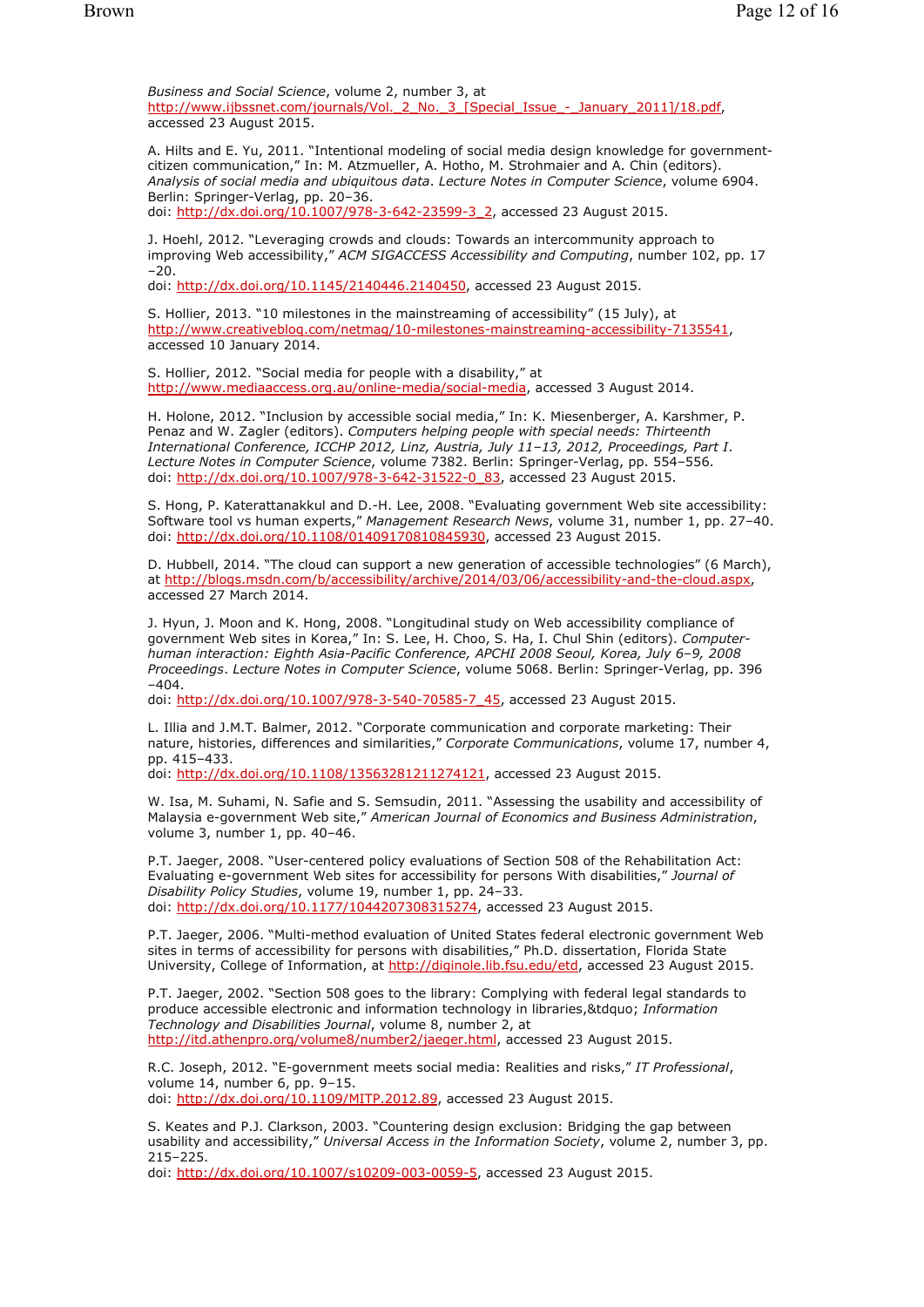M. Kent and K. Ellis, 2015. "People with disability and new disaster communications: Access and the social media mash-up," *Disability & Society*, volume 30, number 3, pp. 419–431. doi: http://dx.doi.org/10.1080/09687599.2015.1021756, accessed 23 August 2015.

G.F. Khan, H.Y. Yoon and H.W. Park, 2014. "Social media communication strategies of government agencies: Twitter use in Korea and the USA," *Asian Journal of Communication*, volume 24, number 1, pp. 60–78. doi: http://dx.doi.org/10.1080/01292986.2013.851723, accessed 23 August 2015.

G.F. Khan, H.Y. Yoon, J. Kim and H.W. Park, 2014. "From e-government to social government: Twitter use by Korea's central government," *Online Information Review*, volume 38, number 1, pp. 95–113.

doi: http://dx.doi.org/10.1108/OIR-09-2012-0162, accessed 23 August 2015.

H.J. Kim, J. Lee and S. Kim, 2008. "Linking local e-government development stages to collaboration strategy," *International Journal of Electronic Government Research*, volume 4, number 3, pp. 36–56. doi: http://dx.doi.org/10.4018/jegr.2008070103, accessed 23 August 2015.

H. Kopackova, K. Michalek and K. Cejna, 2010. "Accessibility and findability of local e-government Web sites in the Czech Republic," *Universal Access in the Information Society*, volume 9, number 1, pp. 51–61.

doi: http://dx.doi.org/10.1007/s10209-009-0159-y, accessed 23 August 2015.

S.K. Krach and M. Jelenic, 2009. "The other technological divide: K-12 Web accessibility," *Journal of Special Education Technology*, volume 24, number 2, pp. 31–37.

J.M. Kuzma, 2009. "Regulatory compliance and Web accessibility of U.K. Parliament sites," *Journal of Information Law & Technology*, at http://www2.warwick.ac.uk/fac/soc/law/elj/jilt/2009\_2/kuzma/, accessed 23 August 2015.

L. Kwok and B. Yu, 2013. "Spreading social media messages on Facebook: An analysis of restaurant business-to-consumer communications," *Cornell Hospitality Quarterly*, volume 54, number 1, pp. 84–94. doi: http://dx.doi.org/10.1177/1938965512458360, accessed 23 August 2015.

D.S. Lassen and A.R. Brown, 2011. "Twitter: The electoral connection?" *Social Science Computer Review*, volume 29, number 4, pp. 419–436. doi: http://dx.doi.org/10.1177/0894439310382749, accessed 23 August 2015.

J.J. Lazzaro, 2001. *Adaptive technologies for learning & work environments*. Second edition. Chicago: American Library Association.

S. Lee, B.G. Kim and J.G. Kim, 2007. "Accessibility evaluation of Korean e-government," In: C. Stephanidis (editor). *Universal access in human-computer interaction: Applications and services*. *Lecture Notes in Computer Science*, volume 4556. Berlin: Springer-Verlag, pp. 73–78. doi: http://dx.doi.org/10.1007/978-3-540-73283-9\_9, accessed 23 August 2015.

A. Lev-On, 2012. "YouTube usage in low-visibility political campaigns," *Journal of Information Technology & Politics*, volume 9, number 2, pp. 205–216. doi: http://dx.doi.org/10.1080/19331681.2011.645360, accessed 23 August 2015.

C. Lewis and J. Treviranus, 2013. "Public policy and the global public inclusive infrastructure project," *Interactions*, volume 20, number 5, pp. 62–66. doi: http://dx.doi.org/10.1145/2510123, accessed 23 August 2015.

J.D. Lieberman, D. Koetzle and M. Sakiyama, 2013. "Police departments' use of Facebook: Patterns and policy issues," *Police Quarterly*, volume 16, number 4, pp. 438–462. doi: http://dx.doi.org/10.1177/1098611113495049, accessed 23 August 2015.

E. Lillqvist and L. Louhiala-Salminen, 2014. "Facing Facebook: Impression management strategies in company–consumer interactions," *Journal of Business and Technical Communication*, volume 28, number 1, pp. 3–30.

doi: http://dx.doi.org/10.1177/1050651913502359, accessed 23 August 2015.

A. Linke and A. Zerfass, 2013. "Social media governance: Regulatory frameworks for successful online communications," *Journal of Communication Management*, volume 17, number 3, pp. 270 –286.

doi: http://dx.doi.org/10.1108/JCOM-09-2011-0050, accessed 23 August 2015.

S. Luján-Mora, R. Navarrete and M. Peñafiel, 2014. "Egovernment and Web accessibility in South America," *Proceedings of the 2014 First International Conference on eDemocracy & eGovernment (ICEDEG)*, pp. 77–82.

doi: http://dx.doi.org/10.1109/ICEDEG.2014.6819953, accessed 23 August 2015.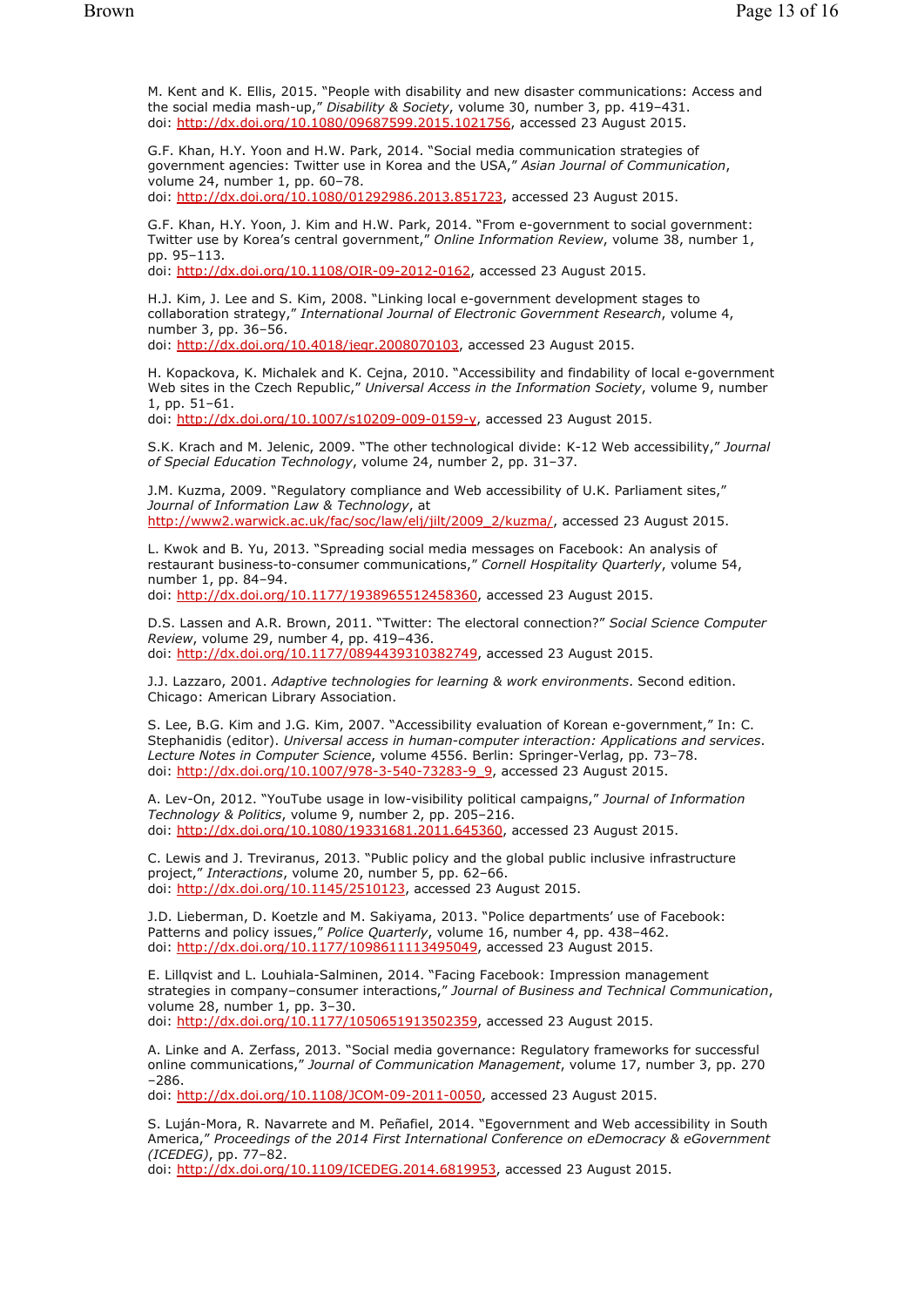K. Lundy, 2009. "Gov 2.0 roundtable on accessibility for people with disabilities," at http://pandora.nla.gov.au/pan/38983/20140908-1403/www.katelundy.com.au/index.html, accessed 23 August 2015.

R.I. Madrid and C. Bailey, 2014. "APSIS4all: Personalisation as a strategy to ensure accessibility and enhance user experience of public digital terminals," *W4A '14: Proceedings of the 11th Web for All Conference*, article number 31. doi: http://dx.doi.org/10.1145/2596695.2596727, accessed 23 August 2015.

M.J. Magro, 2012. "A review of social media use in e-government," *Administrative Sciences*, volume 2, number 2, pp. 148–161. doi: http://dx.doi.org/10.3390/admsci2020148, accessed 23 August 2015.

J. Mendez, K. Le and J. De La Cruz, 2014. "Integrating Facebook in the classroom: Pedagogical dilemmas," *Journal of Instructional Pedagogies*, volume 13, number 1, at http://www.aabri.com/manuscripts/131752.pdf, accessed 23 August 2015.

R.M. Merchant, S. Elmer and N. Lurie, 2011. "Integrating social media into emergencypreparedness efforts," *New England Journal of Medicine*, volume, 365, number 4, p. 289–291, and at http://www.nejm.org/doi/full/10.1056/NEJMp1103591, accessed 23 August 2015. doi: http://dx.doi.org/10.1056/NEJMp1103591, accessed 23 August 2015.

Microsoft Corporation, 2014. "Windows 2000 accessibility tutorials," at http://www.microsoft.com/enable/training/windows2000/, accessed 22 July 2014.

R. Miñón, F. Paternò and M. Arrue, 2013. "An environment for designing and sharing adaptation rules for accessible applications," *EICS '13: Proceedings of the Fifth ACM SIGCHI Symposium on Engineering Interactive Computing Systems*, pp. 43–48. doi: http://dx.doi.org/10.1145/2494603.2480323, accessed 23 August 2015.

S.A. Mousavi and E. Pimenidis, 2014. "Social media applications in e-government: A risk assessment approach," *ECEG 2014: Proceedings of the 14th European Conference on e-Government*, pp. 180–188.

M. Naim, 2009. "The YouTube effect," *Foreign Policy* (14 October), at http://foreignpolicy.com/2009/10/14/the-youtube-effect/, accessed 23 August 2015.

A.A. Nizar, A. Obedidat and H.Y. Abu-Addose, 2013. "Accessibility as an indicator of Jordanian e-government Web site quality," *Proceedings of the 2013 Fourth International Conference on e-Learning "Best Practices in Management, Design and Development of e-Courses: Standards of Excellence and Creativity"*, pp. 156–160. doi: http://dx.doi.org/10.1109/ECONF.2013.45, accessed 23 August 2015.

U. Nwagbara and P. Reid, 2013. "Corporate social responsibility communication in the age of new media: Towards the logic of sustainability communication," *Review of International Comparative Management*, volume 14, number 3, pp. 400–414, and at http://rmci.ase.ro/no14vol3/05.pdf, accessed 23 August 2015.

K. O'Hara, 2004. "'Curb cuts' on the information highway: Older adults and the Internet," *Technical Communication Quarterly*, volume 13, number 4, pp. 426–445. doi: http://dx.doi.org/10.1207/s15427625tcq1304\_4, accessed 23 August 2015.

M.G. Olsen, M. Snaprud and A. Nietzio, 2010. "Automatic checking of alternative texts on Web pages," In: K. Miesenberger, J. Klaus, W. Zagler and A. Karshmer (editors). *Computers helping people with special needs: 12th International Conference, ICCHP 2010, Vienna, Austria, July 14 –16, 2010. Proceedings*. *Lecture Notes in Computer Science*, volume 6179. Berlin: Springer-Verlag,, pp. 425–432.

doi: http://dx.doi.org/10.1007/978-3-642-14097-6\_68, accessed 23 August 2015.

M. Paris, 2006. "Web site accessibility: A survey of local e-government Web sites and legislation in Northern Ireland," *Universal Access in the Information Society*, volume 4, number 4, pp. 292 –299.

doi: http://dx.doi.org/10.1007/s10209-003-0081-7, accessed 23 August 2015.

JÁ Pérez Dasilva, A Genaut Arratibel, K Meso Aierdi, T Mendiguren Galdospín, I Marauri Castillo, L Iturregui Mardaras, MM Rodríguez González and D Rivero Santamarina, 2013. "Companies on Facebook and Twitter. Current situation and communication strategies," *Revista Latina de Comunicación Social*, number 68, pp. 676–695. doi: http://dx.doi.org/10.4185/RLCS-2013-996en, accessed 23 August 2015.

C. Piotrowski, 2012. "Where is the organizational-business research regarding Facebook?" *Organization Development Journal*, volume 30, number 2, pp. 79–84.

R. Roig-Vila, S. Ferrández and I. Ferri-Miralles, 2014. "Assessment of Web content accessibility levels in Spanish official online education environments," *International Education Studies*, volume 7, number 6, at http://www.ccsenet.org/journal/index.php/ies/article/view/34547, accessed 23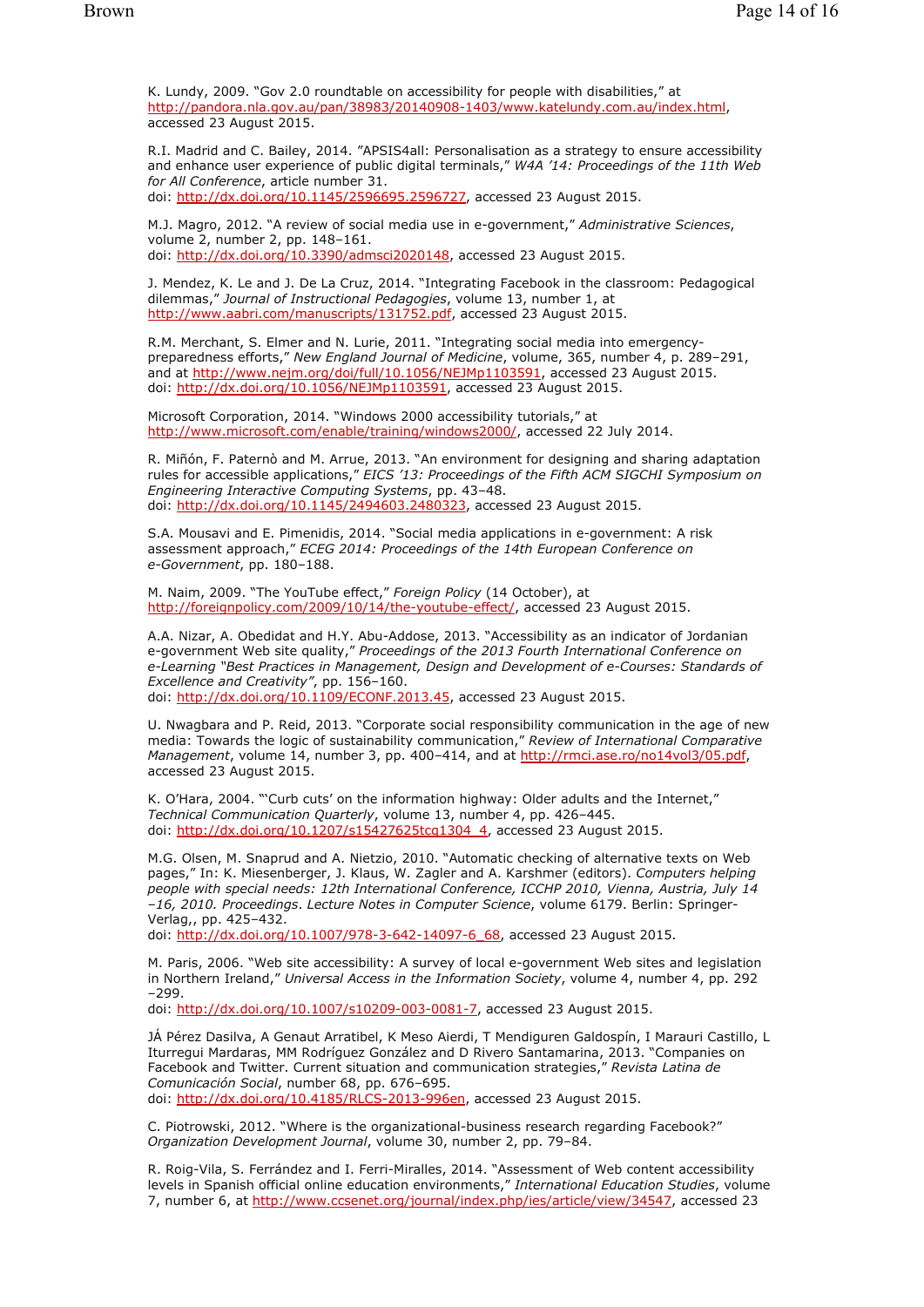August 2015. doi: http://dx.doi.org/10.5539/ies.v7n6p31, accessed 23 August 2015.

J. Ryan, 2007. "Learning disabilities in Australian universities: Hidden, ignored, and unwelcome," *Journal of Learning Disabilities*, volume 40, number 5, pp. 436–442. doi: http://dx.doi.org/10.1177/00222194070400050701, accessed 23 August 2015.

A. Sanderson, 2011. "Shedding light on a 'hidden' disability: Realizing the potential of dyslexic employees," *Human Resource Management International Digest*, volume 19, number 1, pp. 36 –38.

doi: http://dx.doi.org/10.1108/09670731111101615, accessed 23 August 2015.

S. Sinofsky, 2012. "Enabling accessibility," at

http://blogs.msdn.com/b/b8/archive/2012/02/14/enabling-accessibility.aspx, accessed 29 July 2014.

D. Sloan and S. Horton, 2014. "Global considerations in creating an organizational Web accessibility policy," *W4A '14: Proceedings of the 11th Web for All Conference*, article number 16. doi: http://dx.doi.org/10.1145/2596695.2596709, accessed 23 August 2015.

I.K. Song, 2014. "Emerging Internet technology & service toward Korean government 3.0," *KSII Transactions on Internet and Information Systems (TIIS)*, volume 8, number 2, pp. 540–546.

C. Soon and Y.D. Soh, 2014. "Engagement@Web 2.0 between the government and citizens in Singapore: Dialogic communication on Facebook?" *Asian Journal of Communication*, volume 24, number 1, pp. 42–59. doi: http://dx.doi.org/10.1080/01292986.2013.851722, accessed 23 August 2015.

H. Takagi, C. Asakawa, K. Fukuda and J. Maeda, 2003. "Accessibility designer: Visualizing usability for the blind," *Assets '04: Proceedings of the Sixth International ACM SIGACCESS Conference on Computers and Accessibility*, pp. 177–184. doi: http://dx.doi.org/10.1145/1028630.1028662, accessed 23 August 2015.

K.J. Thomas and M. Akdere, 2013. "Social media as collaborative media in workplace learning," *Human Resource Development Review*, volume 12, number 3, pp. 329–344. doi: http://dx.doi.org/10.1177/1534484312472331, accessed 23 August 2015.

J. Treviranus, 2014. "Leveraging the Web as a platform for economic inclusion," *Behavioral Sciences & the Law*, volume 32, number 1, pp. 94–103. doi: http://dx.doi.org/10.1002/bsl.2105, accessed 23 August 2015.

G. Tsimonis and S. Dimitriadis, 2014. "Brand strategies in social media," *Marketing Intelligence & Planning*, volume 32, number 3, pp. 328–344. doi: http://dx.doi.org/10.1108/MIP-04-2013-0056, accessed 23 August 2015.

U.S. General Services Administration, 2014. "Section 508 of the Rehabilitation Act of 1973, as amended," at https://www.section508.gov/content/learn/laws-and-policies, accessed 23 June 2014.

K. Unsworth and A. Townes, 2012. "Social media and e-government: A case study assessing Twitter use in the implementation of the open government directive," *Proceedings of the American Society for Information Science and Technology*, volume 49, number 1, pp. 1–3. doi: http://dx.doi.org/10.1002/meet.14504901298, accessed 23 August 2015.

G. Vanderheiden and J. Treviranus, 2011. "Creating a global public inclusive infrastructure," In: C. Stephanidis (editor). *Universal access in human-computer interaction: Design for all and eInclusion*. *Lecture Notes in Computer Science*, volume 6765. Berlin: Springer-Verlag, pp. 517 –526.

doi: http://dx.doi.org/10.1007/978-3-642-21672-5\_57, accessed 23 August 2015.

M. Vigo, J. Brown and V. Conway, 2013. "Benchmarking Web accessibility evaluation tools: Measuring the harm of sole reliance on automated tests," *W4A '13: Proceedings of the Tenth International Cross-Disciplinary Conference on Web Accessibility*, article number 1. doi: http://dx.doi.org/10.1145/2461121.2461124, accessed 23 August 2015.

R.D. Waters and J.M. Williams, 2011. "Squawking, tweeting, cooing, and hooting: Analyzing the communication patterns of government agencies on Twitter," *Journal of Public Affairs*, volume 11, number 4, pp. 353–363.

doi: http://dx.doi.org/10.1002/pa.385, accessed 23 August 2015.

Web Accessibility Initiative (WAI), 2006. "Web accessibility evaluation tools list," at http://www.w3.org/WAI/ER/tools/, accessed 3 August 2014.

WebAIM, 2014. "Alternative text," at http://webaim.org/techniques/alttext/, accessed 3 August 2014.